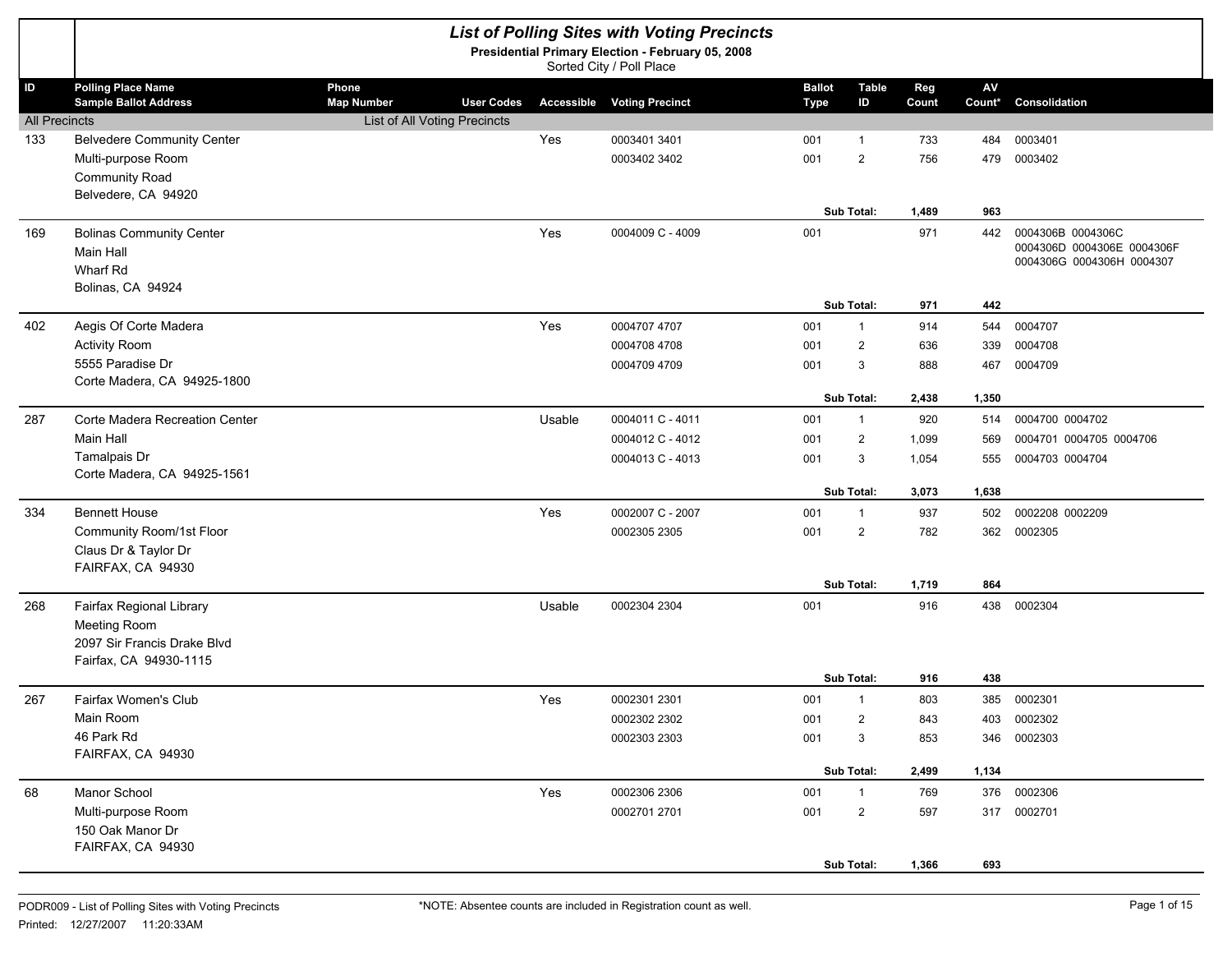| ID                   | <b>Polling Place Name</b><br><b>Sample Ballot Address</b> | Phone<br><b>Map Number</b>   | <b>User Codes</b> | Accessible    | <b>Voting Precinct</b> | <b>Ballot</b><br><b>Type</b> | <b>Table</b><br>ID | Reg<br>Count | $\mathsf{A}\mathsf{V}$<br>Count* | Consolidation                         |
|----------------------|-----------------------------------------------------------|------------------------------|-------------------|---------------|------------------------|------------------------------|--------------------|--------------|----------------------------------|---------------------------------------|
| <b>All Precincts</b> |                                                           | List of All Voting Precincts |                   |               |                        |                              |                    |              |                                  |                                       |
| 356                  | Cape Marin                                                |                              |                   | Yes           | 0002001 C - 2001       | 002                          |                    | 1,296        | 769                              | 0002103 0002104A 0002104B             |
|                      | Clubhouse                                                 |                              |                   |               |                        |                              |                    |              |                                  |                                       |
|                      | Laderman Lane                                             |                              |                   |               |                        |                              |                    |              |                                  |                                       |
|                      | Greenbrae, CA 94904-2482                                  |                              |                   |               |                        |                              |                    |              |                                  |                                       |
|                      |                                                           |                              |                   |               |                        |                              | Sub Total:         | 1,296        | 769                              |                                       |
| 260                  | The Tamalpais                                             |                              |                   | Yes           | 0002101 2101           | 002                          |                    | 907          | 533                              | 0002101                               |
|                      | Auditorium                                                |                              |                   |               |                        |                              |                    |              |                                  |                                       |
|                      | 501 Via Casitas                                           |                              |                   |               |                        |                              |                    |              |                                  |                                       |
|                      | GREENBRAE, CA 94904                                       |                              |                   |               |                        |                              |                    |              |                                  |                                       |
|                      |                                                           |                              |                   |               |                        |                              | Sub Total:         | 907          | 533                              |                                       |
| 307                  | Inverness Fire House                                      |                              |                   | No            | 0004103 4103           | 001                          |                    | 609          | 298                              | 0004103                               |
|                      | Conference Room                                           |                              |                   |               |                        |                              |                    |              |                                  |                                       |
|                      | 50 Inverness Way<br>INVERNESS, CA 94937                   |                              |                   |               |                        |                              |                    |              |                                  |                                       |
|                      |                                                           |                              |                   |               |                        |                              | Sub Total:         | 609          | 298                              |                                       |
| 75                   | Anthony Bacich School                                     |                              |                   | Yes           | 0002012 C - 2012       | 002                          |                    | 733          | 442                              | 0002500A 0002500B 0002501             |
|                      | Library                                                   |                              |                   |               |                        |                              |                    |              |                                  |                                       |
|                      | 25 Mc Allister Ave                                        |                              |                   |               |                        |                              |                    |              |                                  |                                       |
|                      | KENTFIELD, CA 94904                                       |                              |                   |               |                        |                              |                    |              |                                  |                                       |
|                      |                                                           |                              |                   |               |                        |                              | Sub Total:         | 733          | 442                              |                                       |
| 79                   | Kent Middle School                                        |                              |                   | Yes           | 0002014 C - 2014       | 002                          |                    | 947          | 504                              | 0002502 0002503                       |
|                      | Room 8 & 9                                                |                              |                   |               |                        |                              |                    |              |                                  |                                       |
|                      | 250 Stadium Way                                           |                              |                   |               |                        |                              |                    |              |                                  |                                       |
|                      | Kentfield, CA 94904                                       |                              |                   |               |                        |                              |                    |              |                                  |                                       |
|                      |                                                           |                              |                   |               |                        |                              | Sub Total:         | 947          | 504                              |                                       |
| 274                  | St Sebastian's Church                                     |                              |                   | Yes           | 0002019 C - 2019       | 002                          | $\mathbf{1}$       | 1,034        | 630                              | 0002800 0002801                       |
|                      | Parish Hall                                               |                              |                   |               | 0002102 2102           | 002                          | $\overline{2}$     | 885          | 509                              | 0002102                               |
|                      | 373 Bon Air Rd                                            |                              |                   |               |                        |                              |                    |              |                                  |                                       |
|                      | KENTFIELD, CA 94904                                       |                              |                   |               |                        |                              | Sub Total:         | 1,919        | 1,139                            |                                       |
| 199                  | Larkspur Courts Condominiums                              |                              |                   | Usable        | 0004806 4806           | 001                          |                    | 381          |                                  | 139 0004806                           |
|                      | Clubhouse                                                 |                              |                   |               |                        |                              |                    |              |                                  |                                       |
|                      | 100 Old Quarry Road                                       |                              |                   |               |                        |                              |                    |              |                                  |                                       |
|                      | Larkspur, CA 94939-2201                                   |                              |                   |               |                        |                              |                    |              |                                  |                                       |
|                      |                                                           |                              |                   |               |                        |                              | Sub Total:         | 381          | 139                              |                                       |
| 193                  | Larkspur Recreation Department                            |                              |                   | Yes           | 0002107 2107           | 001                          | $\mathbf{1}$       | 467          | 247                              | 0002107                               |
|                      | Larkspur Community Room                                   |                              |                   |               | 0004800 4800           | 001                          | $\overline{c}$     | 473          | 297                              | 0004800                               |
|                      | 240 Doherty Drive                                         |                              |                   |               |                        |                              |                    |              |                                  |                                       |
|                      | Larkspur, CA 94939                                        |                              |                   |               |                        |                              |                    |              |                                  |                                       |
|                      |                                                           |                              |                   |               |                        |                              | Sub Total:         | 940          | 544                              |                                       |
| 372                  | Masonic Lodge                                             |                              |                   | $\mathsf{No}$ | 0002003 C - 2003       | 001                          | $\mathbf{1}$       | 451          | 288                              | 0002112A 0002112D                     |
|                      | Dining Room                                               |                              |                   |               | 0002004 C - 2004       | 002                          | $\overline{c}$     | 874          | 474                              | 0002112B 0002112C 0002112E<br>0002504 |
|                      | 1122 Magnolia Ave                                         |                              |                   |               | 0002015 C - 2015       | 002                          | 3                  | 894          |                                  | 576 0002505 0002506                   |
|                      | LARKSPUR, CA 94939                                        |                              |                   |               |                        |                              |                    |              |                                  |                                       |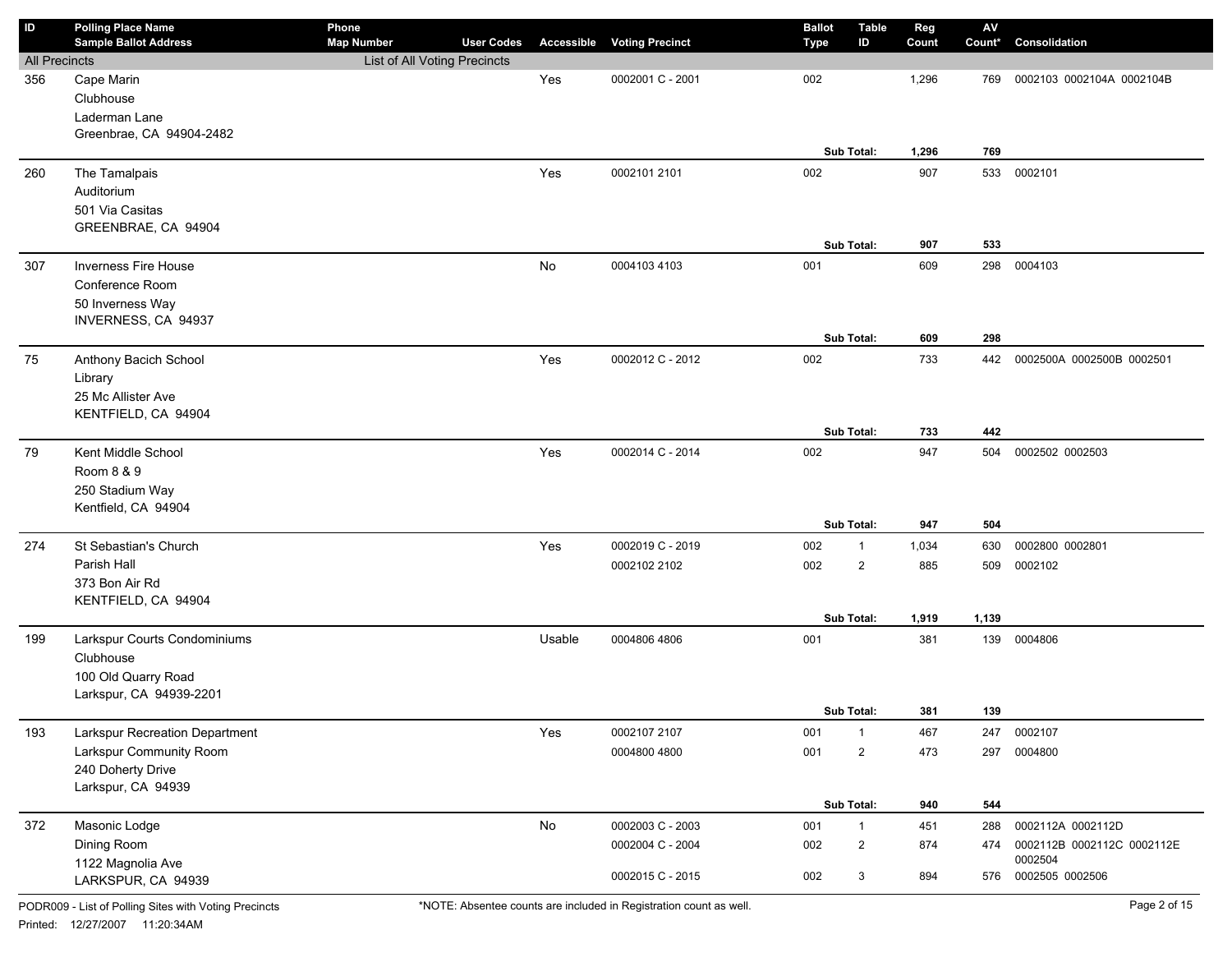| $\overline{D}$       | <b>Polling Place Name</b><br><b>Sample Ballot Address</b> | Phone<br><b>Map Number</b>   | <b>User Codes</b> |        | <b>Accessible Voting Precinct</b> | <b>Ballot</b><br><b>Type</b> | <b>Table</b><br>ID | Reg<br>Count | ${\sf AV}$<br>Count* | Consolidation   |
|----------------------|-----------------------------------------------------------|------------------------------|-------------------|--------|-----------------------------------|------------------------------|--------------------|--------------|----------------------|-----------------|
| <b>All Precincts</b> |                                                           | List of All Voting Precincts |                   |        |                                   |                              |                    |              |                      |                 |
|                      |                                                           |                              |                   |        |                                   |                              | Sub Total:         | 2,219        | 1,338                |                 |
| 196                  | Redwoods Presbyterian Church<br>Fellowship Hall           |                              |                   | Usable | 0002002 C - 2002                  | 001                          |                    | 923          | 527                  | 0002110 0002111 |
|                      | 110 Magnolia Ave<br>LARKSPUR, CA 94939                    |                              |                   |        |                                   |                              |                    |              |                      |                 |
|                      |                                                           |                              |                   |        |                                   |                              | Sub Total:         | 923          | 527                  |                 |
| 194                  | St Patrick's Church                                       |                              |                   | Yes    | 0002108 2108                      | 001                          | $\mathbf{1}$       | 793          | 422                  | 0002108         |
|                      | <b>Healy Hall</b>                                         |                              |                   |        | 0002109 2109                      | 001                          | $\overline{2}$     | 550          | 303                  | 0002109         |
|                      | Magnolia & King Streets                                   |                              |                   |        |                                   |                              |                    |              |                      |                 |
|                      | Larkspur, CA 94939-1943                                   |                              |                   |        |                                   |                              |                    |              |                      |                 |
|                      |                                                           |                              |                   |        |                                   |                              | Sub Total:         | 1,343        | 725                  |                 |
| 364                  | Marin Community Services Dist                             |                              |                   | No     | 0003015 C - 3015                  | 001                          | $\mathbf{1}$       | 1,238        | 694                  | 0003600 0003602 |
|                      | Gymnasium                                                 |                              |                   |        | 0003601 3601                      | 001                          | $\overline{2}$     | 707          | 232                  | 0003601         |
|                      | 630 Drake Ave                                             |                              |                   |        |                                   |                              |                    |              |                      |                 |
|                      | Marin City, CA 94965                                      |                              |                   |        |                                   |                              |                    |              |                      |                 |
|                      |                                                           |                              |                   |        |                                   |                              | Sub Total:         | 1,945        | 926                  |                 |
| 112                  | Almonte Improvement Club                                  |                              |                   | No     | 0003013 C - 3013                  | 001                          | $\mathbf{1}$       | 749          | 362                  | 0003501 0003508 |
|                      | Large Hall                                                |                              |                   |        | 0003014 C - 3014                  | 001                          | $\overline{2}$     | 888          | 529                  | 0003504 0003505 |
|                      | Almonte & Wisteria Way<br>Mill Valley, CA 94941-4138      |                              |                   |        |                                   |                              |                    |              |                      |                 |
|                      |                                                           |                              |                   |        |                                   |                              | Sub Total:         | 1,637        | 891                  |                 |
| 114                  | Episcopal Church Of Our Savior                            |                              |                   | Yes    | 0003005 C - 3005                  | 001                          |                    | 953          | 524                  | 0003205 0003206 |
|                      | Lovell Entrance - Fireside Room                           |                              |                   |        |                                   |                              |                    |              |                      |                 |
|                      | 10 Old Mill St                                            |                              |                   |        |                                   |                              |                    |              |                      |                 |
|                      | MILL VALLEY, CA 94941                                     |                              |                   |        |                                   |                              |                    |              |                      |                 |
|                      |                                                           |                              |                   |        |                                   |                              | Sub Total:         | 953          | 524                  |                 |
| 163                  | Homestead Valley Community Ctr                            |                              |                   | Yes    | 0004006 C - 4006                  | 001                          | $\mathbf{1}$       | 832          | 455                  | 0004303 0004304 |
|                      | <b>Upstairs Meeting Room</b>                              |                              |                   |        | 0004300 4300                      | 001                          | $\overline{2}$     | 708          | 404                  | 0004300         |
|                      | 315 Montford Ave                                          |                              |                   |        |                                   |                              |                    |              |                      |                 |
|                      | MILL VALLEY, CA 94941                                     |                              |                   |        |                                   |                              |                    |              |                      |                 |
|                      |                                                           |                              |                   |        |                                   |                              | Sub Total:         | 1,540        | 859                  |                 |
| 152                  | Marin Amateur Radio Club                                  |                              |                   | Usable | 0003705 3705                      | 001                          |                    | 413          |                      | 184 0003705     |
|                      | Main Meeting Room                                         |                              |                   |        |                                   |                              |                    |              |                      |                 |
|                      | 27 Shell Rd                                               |                              |                   |        |                                   |                              |                    |              |                      |                 |
|                      | MILL VALLEY, CA 94941                                     |                              |                   |        |                                   |                              | Sub Total:         | 413          | 184                  |                 |
| 308                  | Mill Valley City Hall                                     |                              |                   | Usable | 0003204 3204                      | 001                          |                    | 911          | 515                  | 0003204         |
|                      | 2nd Floor Conference Room                                 |                              |                   |        |                                   |                              |                    |              |                      |                 |
|                      | 26 Corte Madera Ave                                       |                              |                   |        |                                   |                              |                    |              |                      |                 |
|                      | MILL VALLEY, CA 94941                                     |                              |                   |        |                                   |                              |                    |              |                      |                 |
|                      |                                                           |                              |                   |        |                                   |                              | Sub Total:         | 911          | 515                  |                 |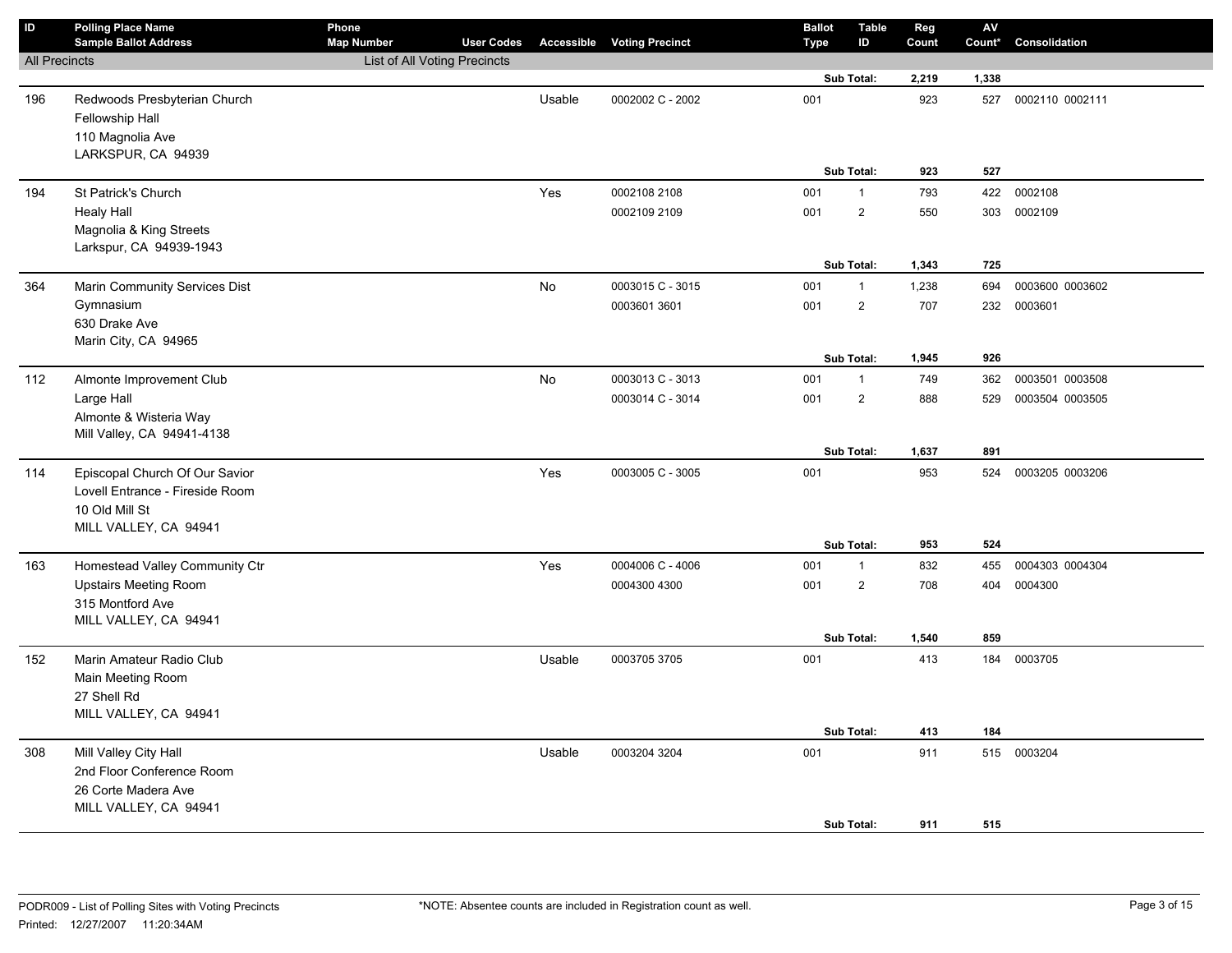| ID                   | <b>Polling Place Name</b>                 | Phone                        |                   |        |                                   | <b>Ballot</b> | <b>Table</b>   | Reg   | $\mathsf{A}\mathsf{V}$ |                 |
|----------------------|-------------------------------------------|------------------------------|-------------------|--------|-----------------------------------|---------------|----------------|-------|------------------------|-----------------|
|                      | <b>Sample Ballot Address</b>              | <b>Map Number</b>            | <b>User Codes</b> |        | <b>Accessible Voting Precinct</b> | <b>Type</b>   | ID             | Count | Count*                 | Consolidation   |
| <b>All Precincts</b> |                                           | List of All Voting Precincts |                   |        |                                   |               |                |       |                        |                 |
| 396                  | Mill Valley Community Ctr                 |                              |                   | Yes    | 0003003 C - 3003                  | 001           | 1              | 1,009 | 645                    | 0003201 0003209 |
|                      | Forest Room                               |                              |                   |        | 0003004 C - 3004                  | 001           | $\overline{2}$ | 991   | 587                    | 0003215 0003217 |
|                      | 180 Camino Alto                           |                              |                   |        |                                   |               |                |       |                        |                 |
|                      | Mill Valley, CA 94941-4603                |                              |                   |        |                                   |               | Sub Total:     | 2,000 | 1,232                  |                 |
| 418                  | Muir Woods Park Community Association     |                              |                   | Usable | 0004302 4302                      | 001           |                | 541   | 266                    | 0004302         |
|                      | Main Room                                 |                              |                   |        |                                   |               |                |       |                        |                 |
|                      | 40 Ridge Ave                              |                              |                   |        |                                   |               |                |       |                        |                 |
|                      | Mill Valley, CA 94941-1783                |                              |                   |        |                                   |               |                |       |                        |                 |
|                      |                                           |                              |                   |        |                                   |               | Sub Total:     | 541   | 266                    |                 |
| 278                  | Our Lady Of Mt Carmel Church              |                              |                   | No     | 0003006 C - 3006                  | 001           | $\mathbf{1}$   | 921   | 505                    | 0003208 0003210 |
|                      | O Brien Hall (use Church Park Lot)        |                              |                   |        | 0003207 3207                      | 001           | $\overline{2}$ | 927   | 504                    | 0003207         |
|                      | 3 Oakdale Ave                             |                              |                   |        |                                   |               |                |       |                        |                 |
|                      | MILL VALLEY, CA 94941                     |                              |                   |        |                                   |               |                |       |                        |                 |
|                      |                                           |                              |                   |        |                                   |               | Sub Total:     | 1,848 | 1,009                  |                 |
| 280                  | Park School                               |                              |                   | No     | 0003007 C - 3007                  | 001           | $\mathbf{1}$   | 862   | 499                    | 0003211 0003214 |
|                      | Auditorium                                |                              |                   |        | 0003008 3008                      | 001           | $\overline{2}$ | 857   | 430                    | 0003212 0003213 |
|                      | 360 E. Blithedale Ave                     |                              |                   |        |                                   |               |                |       |                        |                 |
|                      | Mill Valley, CA 94941-2140                |                              |                   |        |                                   |               |                |       |                        |                 |
|                      |                                           |                              |                   |        |                                   |               | Sub Total:     | 1,719 | 929                    |                 |
| 310                  | Sewerage Agency Of So Marin               |                              |                   | Usable | 0003009 C - 3009                  | 001           |                | 864   | 480                    | 0003202 0003203 |
|                      | Conference Room                           |                              |                   |        |                                   |               |                |       |                        |                 |
|                      | 450 Sycamore Ave                          |                              |                   |        |                                   |               |                |       |                        |                 |
|                      | Mill Valley, CA 94941-2232                |                              |                   |        |                                   |               |                |       |                        |                 |
|                      |                                           |                              |                   |        |                                   |               | Sub Total:     | 864   | 480                    |                 |
| 311                  | So Marin Fire Protection Dist             |                              |                   | Yes    | 0003016 C - 3016                  | 001           |                | 876   | 483                    | 0003701 0003703 |
|                      | <b>Training Room</b>                      |                              |                   |        |                                   |               |                |       |                        |                 |
|                      | 308 Reed Blvd                             |                              |                   |        |                                   |               |                |       |                        |                 |
|                      | MILL VALLEY, CA 94941                     |                              |                   |        |                                   |               |                |       |                        |                 |
|                      |                                           |                              |                   |        |                                   |               | Sub Total:     | 876   | 483                    |                 |
| 153                  | <b>Strawberry Shores Office</b>           |                              |                   | No     | 0003018 C - 3018                  | 001           |                | 1,081 | 572                    | 0003700 0003706 |
|                      | Recreation Room                           |                              |                   |        |                                   |               |                |       |                        |                 |
|                      | 111 Seminary Dr.<br>MILL VALLEY, CA 94941 |                              |                   |        |                                   |               |                |       |                        |                 |
|                      |                                           |                              |                   |        |                                   |               | Sub Total:     | 1,081 | 572                    |                 |
| 342                  | Tam Valley Community Ctr                  |                              |                   | Usable | 0003011 C - 3011                  | 001           | $\mathbf{1}$   | 1,251 | 683                    | 0003500 0003507 |
|                      | Main Auditorium Hall                      |                              |                   |        | 0003012 C - 3012                  | 001           |                | 1,049 | 512                    | 0003502 0003506 |
|                      | 203 Marin Ave                             |                              |                   |        |                                   |               | $\overline{c}$ |       |                        |                 |
|                      | Mill Valley, CA 94941-4068                |                              |                   |        | 0003503 3503                      | 001           | 3              | 877   | 481                    | 0003503         |
|                      |                                           |                              |                   |        |                                   |               | Sub Total:     | 3,177 | 1,676                  |                 |
| 121                  | The Redwoods                              |                              |                   | Yes    | 0003216 3216                      | 001           |                | 614   |                        | 395 0003216     |
|                      | Auditorium                                |                              |                   |        |                                   |               |                |       |                        |                 |
|                      | 40 Camino Alto                            |                              |                   |        |                                   |               |                |       |                        |                 |
|                      | MILL VALLEY, CA 94941                     |                              |                   |        |                                   |               |                |       |                        |                 |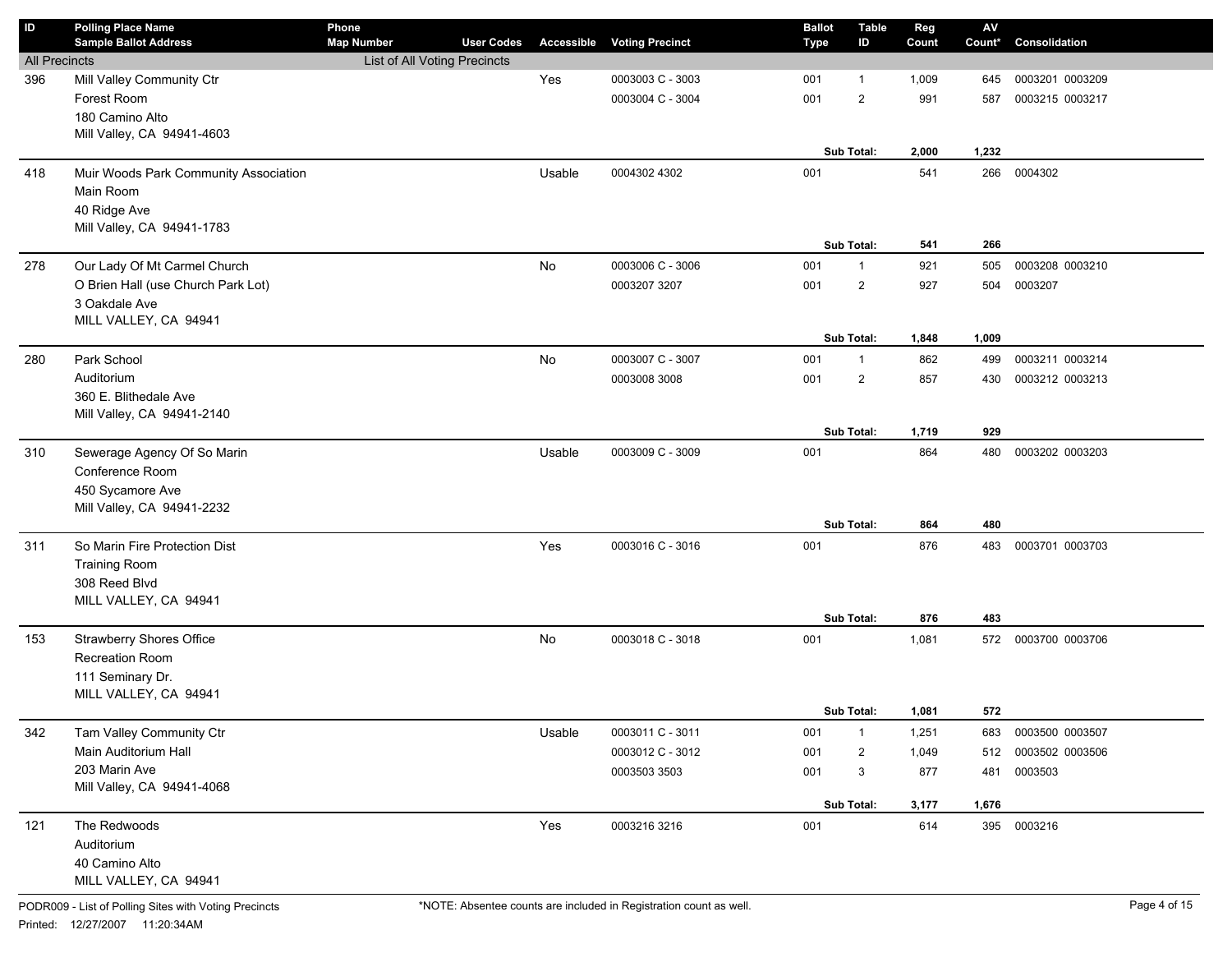| $\mathsf{ID}$        | <b>Polling Place Name</b><br><b>Sample Ballot Address</b>                                        | Phone<br><b>Map Number</b>          | <b>User Codes</b> |        | <b>Accessible Voting Precinct</b> | <b>Ballot</b><br><b>Type</b> | <b>Table</b><br>ID                           | Reg<br>Count        | ${\sf AV}$<br>Count* | Consolidation                                   |
|----------------------|--------------------------------------------------------------------------------------------------|-------------------------------------|-------------------|--------|-----------------------------------|------------------------------|----------------------------------------------|---------------------|----------------------|-------------------------------------------------|
| <b>All Precincts</b> |                                                                                                  | <b>List of All Voting Precincts</b> |                   |        |                                   |                              |                                              |                     |                      |                                                 |
|                      |                                                                                                  |                                     |                   |        |                                   |                              | Sub Total:                                   | 614                 | 395                  |                                                 |
| 164                  | Muir Beach Community Center<br>Main Meeting Room<br>19 Seacape Dr<br>Muir Beach, CA 94965        |                                     |                   | Yes    | 0004005 C - 4005                  | 003                          |                                              | 270                 | 120                  | 0004301A 0004301B 0004301C<br>0004301G 0004301H |
|                      |                                                                                                  |                                     |                   |        |                                   |                              | Sub Total:                                   | 270                 | 120                  |                                                 |
| 417                  | Nicasio School<br>Multi Purpose Room<br>5555 Nicasio Valley Rd<br>Nicasio, CA 94946              |                                     |                   | Yes    | 0004200 4200                      | 001                          | Sub Total:                                   | 403<br>403          | 186<br>186           | 0004200                                         |
| 211                  | All Saints Lutheran Church                                                                       |                                     |                   | Yes    | 0005208 5208                      | 001                          |                                              | 873                 | 491                  | 0005208                                         |
|                      | Fireside Room<br>2 San Marin Dr<br>Novato, CA 94945-1118                                         |                                     |                   |        |                                   |                              | Sub Total:                                   | 873                 | 491                  |                                                 |
| 201                  | <b>Bahia Clubhouse</b>                                                                           |                                     |                   | Yes    | 0005101 5101                      | 001                          |                                              | 675                 |                      | 362 0005101                                     |
|                      | 3008 Topaz Drive<br>Novato, CA 94945-1547                                                        |                                     |                   |        |                                   |                              | Sub Total:                                   | 675                 | 362                  |                                                 |
| 349                  | <b>Bel Marin Community Center</b><br>Large Room<br>4 Montego Key<br>Novato, CA 94949-5301        |                                     |                   | Yes    | 0005002 C - 5002                  | 001                          |                                              | 1,022               |                      | 495 0005302 0005305                             |
|                      |                                                                                                  |                                     |                   |        |                                   |                              | Sub Total:                                   | 1,022               | 495                  |                                                 |
| 401                  | <b>Hamilton Arts Center</b>                                                                      |                                     |                   | Yes    | 0005227 5227                      | 001                          | $\mathbf{1}$                                 | 770                 | 456                  | 0005227                                         |
|                      | War Room 2nd Floor<br>500 Palm Dr<br>Novato, CA 94949-5004                                       |                                     |                   |        | 0005228 5228                      | 001                          | $\overline{c}$                               | 525                 | 284                  | 0005228                                         |
|                      |                                                                                                  |                                     |                   |        |                                   |                              | Sub Total:                                   | 1,295               | 740                  |                                                 |
| 370                  | Hill Community Room<br>Behind Margaret Todd Sr Center<br>1560 Hill Road<br>Novato, CA 94947-4002 |                                     |                   | Yes    | 0005203 5203<br>0005204 5204      | 001<br>001                   | $\mathbf{1}$<br>$\overline{c}$<br>Sub Total: | 732<br>658<br>1,390 | 388<br>381<br>769    | 0005203<br>0005204                              |
| 218                  | Ignacio Hills Apartments                                                                         |                                     |                   | Usable | 0005215 5215                      | 001                          | $\mathbf{1}$                                 | 928                 | 517                  | 0005215                                         |
|                      | Clubhouse<br>431 Ignacio Blvd<br>NOVATO, CA 94949                                                |                                     |                   |        | 0005301 5301                      | 001                          | $\overline{2}$<br>Sub Total:                 | 747<br>1,675        | 460<br>977           | 0005301                                         |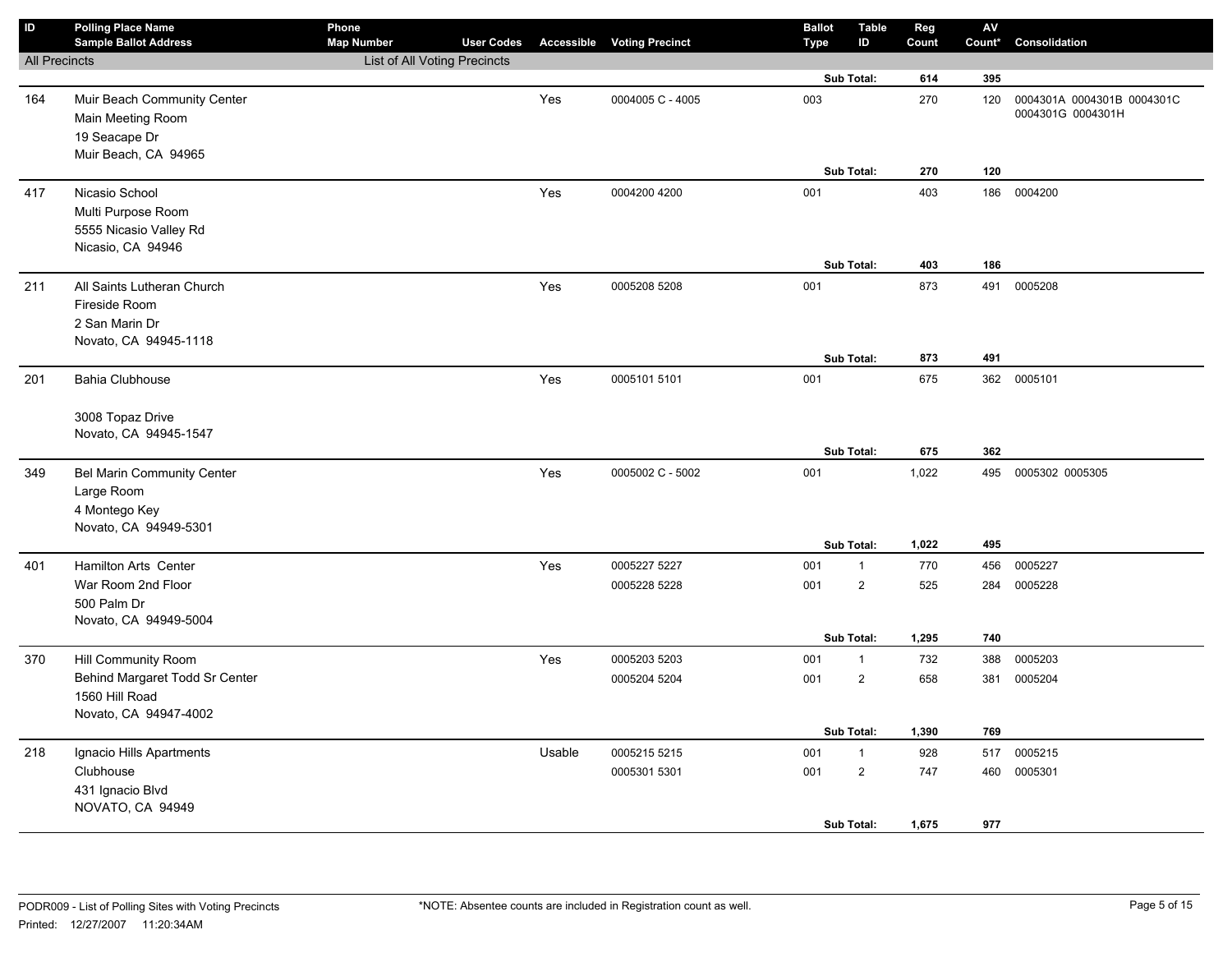| ID                   | <b>Polling Place Name</b><br><b>Sample Ballot Address</b> | Phone<br><b>Map Number</b>   | <b>User Codes</b> | Accessible | <b>Voting Precinct</b> | <b>Ballot</b><br><b>Type</b> | <b>Table</b><br>ID | Reg<br>Count | $\mathbf{A}\mathbf{V}$<br>Count* | Consolidation   |
|----------------------|-----------------------------------------------------------|------------------------------|-------------------|------------|------------------------|------------------------------|--------------------|--------------|----------------------------------|-----------------|
| <b>All Precincts</b> |                                                           | List of All Voting Precincts |                   |            |                        |                              |                    |              |                                  |                 |
| 229                  | Los Robles Mobile Home Park                               |                              |                   | Yes        | 0005226 5226           | 001                          |                    | 971          | 473                              | 0005226         |
|                      | Ladies Card Room                                          |                              |                   |            |                        |                              |                    |              |                                  |                 |
|                      | 100 Roblar Dr                                             |                              |                   |            |                        |                              |                    |              |                                  |                 |
|                      | Novato, CA 94949-6133                                     |                              |                   |            |                        |                              |                    |              |                                  |                 |
|                      |                                                           |                              |                   |            |                        |                              | Sub Total:         | 971          | 473                              |                 |
| 209                  | Lu Sutton School                                          |                              |                   | Usable     | 0005205 5205           | 001                          |                    | 896          | 505                              | 0005205         |
|                      | Multi-purpose Room                                        |                              |                   |            |                        |                              |                    |              |                                  |                 |
|                      | 1800 Center Rd                                            |                              |                   |            |                        |                              |                    |              |                                  |                 |
|                      | NOVATO, CA 94947                                          |                              |                   |            |                        |                              |                    |              |                                  |                 |
|                      |                                                           |                              |                   |            |                        |                              | Sub Total:         | 896          | 505                              |                 |
| 399                  | Lynwood School                                            |                              |                   | Yes        | 0005213 5213           | 001                          | $\mathbf{1}$       | 733          | 421                              | 0005213         |
|                      | Multi-purpose Room                                        |                              |                   |            | 0005217 5217           | 001                          | $\overline{2}$     | 867          | 498                              | 0005217         |
|                      | 1320 Lynwood Dr                                           |                              |                   |            |                        |                              |                    |              |                                  |                 |
|                      | Novato, CA 94947-4629                                     |                              |                   |            |                        |                              |                    |              |                                  |                 |
|                      |                                                           |                              |                   |            |                        |                              | Sub Total:         | 1,600        | 919                              |                 |
| 230                  | Marin Valley Mobile Country Club                          |                              |                   | No         | 0005212 5212           | 001                          |                    | 445          | 278                              | 0005212         |
|                      | Main Hall                                                 |                              |                   |            |                        |                              |                    |              |                                  |                 |
|                      | 100 Marin Valley Dr                                       |                              |                   |            |                        |                              |                    |              |                                  |                 |
|                      | NOVATO, CA 94949                                          |                              |                   |            |                        |                              | Sub Total:         | 445          | 278                              |                 |
|                      |                                                           |                              |                   |            |                        |                              |                    |              |                                  |                 |
| 228                  | Munoz Residence                                           |                              |                   | No         | 0005225 5225           | 001                          |                    | 614          | 415                              | 0005225         |
|                      | Garage                                                    |                              |                   |            |                        |                              |                    |              |                                  |                 |
|                      | 575 Fairway Dr<br>NOVATO, CA 94949                        |                              |                   |            |                        |                              |                    |              |                                  |                 |
|                      |                                                           |                              |                   |            |                        |                              | Sub Total:         | 614          | 415                              |                 |
| 237                  | No Marin Water District Ofc                               |                              |                   | Yes        | 0005222 5222           | 001                          |                    | 990          | 554                              | 0005222         |
|                      | Front Lobby                                               |                              |                   |            |                        |                              |                    |              |                                  |                 |
|                      | Redwood Hwy & Rush Creek Pl                               |                              |                   |            |                        |                              |                    |              |                                  |                 |
|                      | Novato, CA 94945-2426                                     |                              |                   |            |                        |                              |                    |              |                                  |                 |
|                      |                                                           |                              |                   |            |                        |                              | Sub Total:         | 990          | 554                              |                 |
| 348                  | Novato Library                                            |                              |                   | Yes        | 0005001 C - 5001       | 001                          |                    | 891          | 468                              | 0005200 0005210 |
|                      | Community Room                                            |                              |                   |            |                        |                              |                    |              |                                  |                 |
|                      | 1720 Novato Blvd                                          |                              |                   |            |                        |                              |                    |              |                                  |                 |
|                      | Novato, CA 94947-3049                                     |                              |                   |            |                        |                              |                    |              |                                  |                 |
|                      |                                                           |                              |                   |            |                        |                              | Sub Total:         | 891          | 468                              |                 |
| 234                  | Novato Fire Protection District                           |                              |                   | Yes        | 0005216 5216           | 001                          |                    | 577          | 301                              | 0005216         |
|                      | Second Floor Meeting Room                                 |                              |                   |            |                        |                              |                    |              |                                  |                 |
|                      | 7025 Redwood Blvd                                         |                              |                   |            |                        |                              |                    |              |                                  |                 |
|                      | NOVATO, CA 94949                                          |                              |                   |            |                        |                              |                    |              |                                  |                 |
|                      |                                                           |                              |                   |            |                        |                              | Sub Total:         | 577          | 301                              |                 |
| 350                  | Novato Fire Station                                       |                              |                   | Usable     | 0005303 5303           | 001                          | $\mathbf{1}$       | 783          | 416                              | 0005303         |
|                      | Drill Tower Classroom                                     |                              |                   |            | 0005304 5304           | 001                          | $\overline{2}$     | 501          | 292                              | 0005304         |
|                      | 450 Atherton Ave-corner Olive                             |                              |                   |            |                        |                              |                    |              |                                  |                 |
|                      | Novato, CA 94945-3461                                     |                              |                   |            |                        |                              |                    |              |                                  |                 |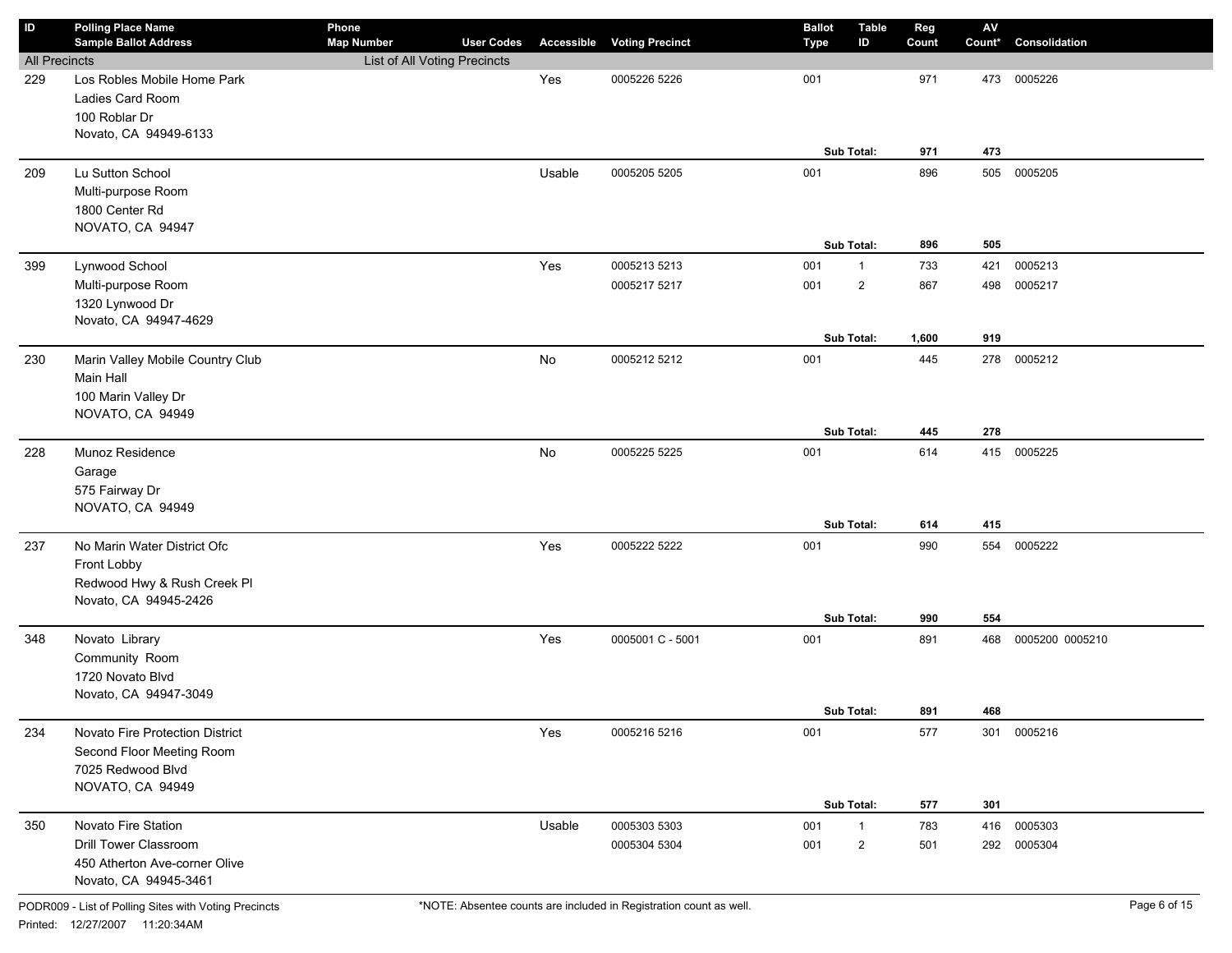| $\sf ID$             | <b>Polling Place Name</b><br><b>Sample Ballot Address</b> | Phone<br><b>Map Number</b>   | <b>User Codes</b> |        | <b>Accessible Voting Precinct</b> | <b>Ballot</b><br><b>Type</b> | <b>Table</b><br>ID | Reg<br>Count | $\mathsf{AV}$<br>Count* | Consolidation |
|----------------------|-----------------------------------------------------------|------------------------------|-------------------|--------|-----------------------------------|------------------------------|--------------------|--------------|-------------------------|---------------|
| <b>All Precincts</b> |                                                           | List of All Voting Precincts |                   |        |                                   |                              |                    |              |                         |               |
|                      |                                                           |                              |                   |        |                                   |                              | Sub Total:         | 1,284        | 708                     |               |
| 232                  | Novato Fire Station #3                                    |                              |                   | Yes    | 0005223 5223                      | 001                          | $\mathbf{1}$       | 849          | 445                     | 0005223       |
|                      | Engine Room                                               |                              |                   |        | 0005224 5224                      | 001                          | $\mathbf 2$        | 826          | 454                     | 0005224       |
|                      | 65 San Ramon Way                                          |                              |                   |        |                                   |                              |                    |              |                         |               |
|                      | Novato, CA 94945-1638                                     |                              |                   |        |                                   |                              |                    |              |                         |               |
|                      |                                                           |                              |                   |        |                                   |                              | Sub Total:         | 1,675        | 899                     |               |
| 340                  | Novato Human Needs Center                                 |                              |                   | No     | 0005206 5206                      | 001                          | $\mathbf{1}$       | 637          | 318                     | 0005206       |
|                      | <b>Community Room</b>                                     |                              |                   |        | 0005207 5207                      | 001                          | $\overline{2}$     | 841          | 497                     | 0005207       |
|                      | 1907 Novato Blvd                                          |                              |                   |        |                                   |                              |                    |              |                         |               |
|                      | NOVATO, CA 94947                                          |                              |                   |        |                                   |                              |                    |              |                         |               |
|                      |                                                           |                              |                   |        |                                   |                              | Sub Total:         | 1,478        | 815                     |               |
| 373                  | Novato Oaks Inn                                           |                              |                   | No     | 0005221 5221                      | 001                          |                    | 883          | 517                     | 0005221       |
|                      | Lobby Area                                                |                              |                   |        |                                   |                              |                    |              |                         |               |
|                      | 215 Alameda Del Prado                                     |                              |                   |        |                                   |                              |                    |              |                         |               |
|                      | Novato, CA 94949-6657                                     |                              |                   |        |                                   |                              | Sub Total:         |              |                         |               |
|                      |                                                           |                              |                   |        |                                   |                              |                    | 883          | 517                     |               |
| 205                  | Novato School District Offices                            |                              |                   | No     | 0005102 5102                      | 001                          | $\mathbf{1}$       | 692          | 366                     | 0005102       |
|                      | Conference Room 107<br>1015 Seventh St                    |                              |                   |        | 0005201 5201                      | 001                          | $\overline{2}$     | 874          | 384                     | 0005201       |
|                      | Novato, CA 94945-2228                                     |                              |                   |        |                                   |                              |                    |              |                         |               |
|                      |                                                           |                              |                   |        |                                   |                              | Sub Total:         | 1,566        | 750                     |               |
| 203                  | Olive School                                              |                              |                   | Usable | 0005103 5103                      | 001                          |                    | 971          | 579                     | 0005103       |
|                      | Multi-purpose Room                                        |                              |                   |        |                                   |                              |                    |              |                         |               |
|                      | 629 Plum St-park Lot Off Olive                            |                              |                   |        |                                   |                              |                    |              |                         |               |
|                      | NOVATO, CA 94945                                          |                              |                   |        |                                   |                              |                    |              |                         |               |
|                      |                                                           |                              |                   |        |                                   |                              | Sub Total:         | 971          | 579                     |               |
| 175                  | Pleasant Valley School                                    |                              |                   | Usable | 0004501 4501                      | 001                          |                    | 904          | 499                     | 0004501       |
|                      | Science Room                                              |                              |                   |        |                                   |                              |                    |              |                         |               |
|                      | 755 Sutro Ave                                             |                              |                   |        |                                   |                              |                    |              |                         |               |
|                      | NOVATO, CA 94947                                          |                              |                   |        |                                   |                              |                    |              |                         |               |
|                      |                                                           |                              |                   |        |                                   |                              | Sub Total:         | 904          | 499                     |               |
| 210                  | Presbyterian Church Of Novato                             |                              |                   | Yes    | 0004503 4503                      | 001                          | $\mathbf{1}$       | 646          | 369                     | 0004503       |
|                      | <b>Trevitt Hall</b>                                       |                              |                   |        | 0005300 5300                      | 001                          | $\mathbf 2$        | 446          | 243                     | 0005300       |
|                      | 710 Wilson Ave                                            |                              |                   |        |                                   |                              |                    |              |                         |               |
|                      | NOVATO, CA 94947                                          |                              |                   |        |                                   |                              |                    |              |                         |               |
|                      |                                                           |                              |                   |        |                                   |                              | Sub Total:         | 1,092        | 612                     |               |
| 406                  | San Jose Middle School                                    |                              |                   | Yes    | 0005219 5219                      | 001                          | $\mathbf{1}$       | 605          | 377                     | 0005219       |
|                      | Room G1                                                   |                              |                   |        | 0005220 5220                      | 001                          | $\overline{2}$     | 1,035        | 582                     | 0005220       |
|                      | 1000 Sunset Pkwy                                          |                              |                   |        |                                   |                              |                    |              |                         |               |
|                      | Novato, CA 94949                                          |                              |                   |        |                                   |                              | Sub Total:         | 1,640        | 959                     |               |
|                      |                                                           |                              |                   |        |                                   |                              |                    |              |                         |               |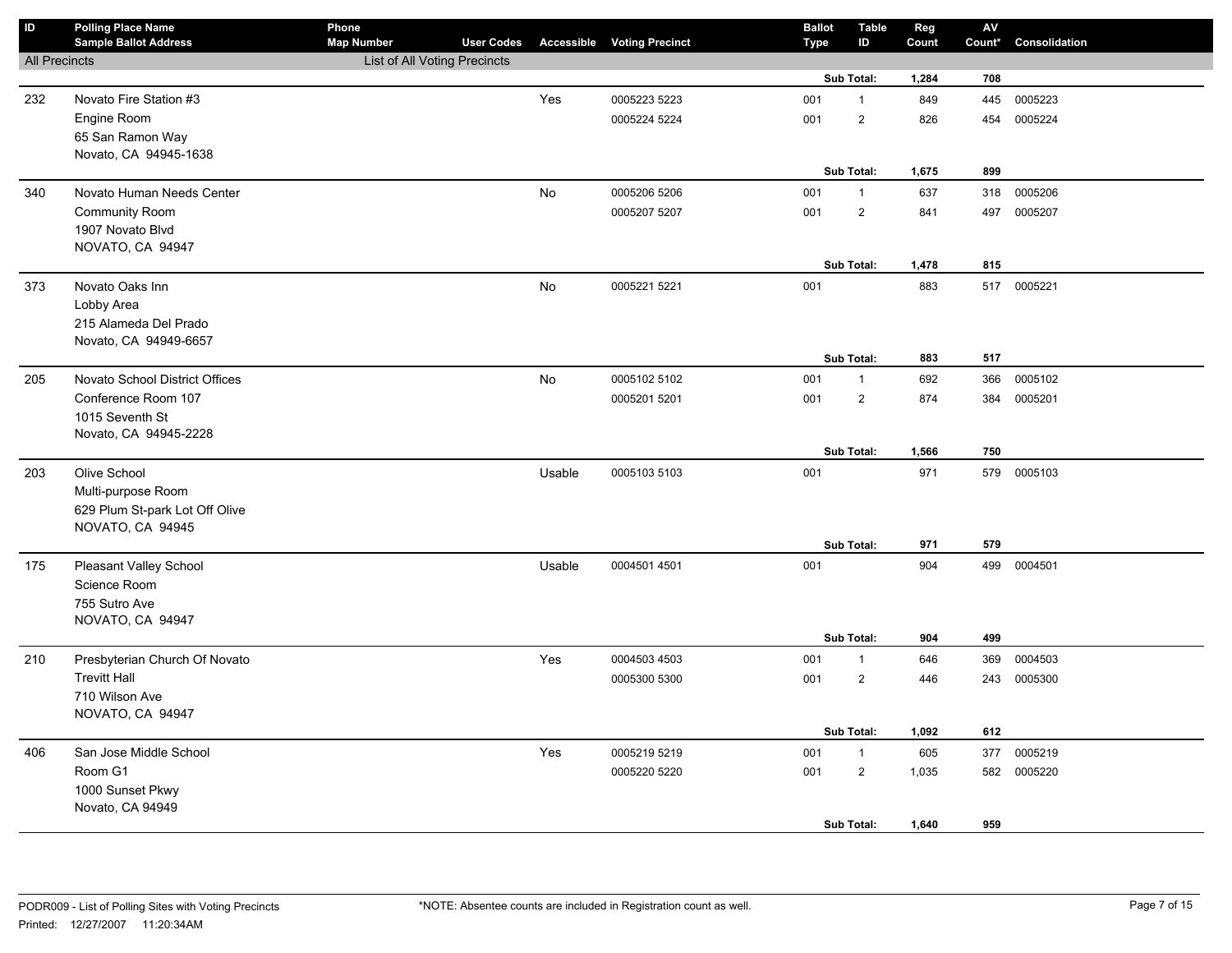| ID                   | <b>Polling Place Name</b>         | Phone                        |                   |                   |                        | <b>Ballot</b> | <b>Table</b>   | Reg   | $\mathbf{A}\mathbf{V}$ |                  |
|----------------------|-----------------------------------|------------------------------|-------------------|-------------------|------------------------|---------------|----------------|-------|------------------------|------------------|
|                      | <b>Sample Ballot Address</b>      | <b>Map Number</b>            | <b>User Codes</b> | <b>Accessible</b> | <b>Voting Precinct</b> | <b>Type</b>   | ID             | Count | Count*                 | Consolidation    |
| <b>All Precincts</b> |                                   | List of All Voting Precincts |                   |                   |                        |               |                |       |                        |                  |
| 212                  | Seventh Day Adventist Church      |                              |                   | Yes               | 0005209 5209           | 001           |                | 840   | 443                    | 0005209          |
|                      | Multi-purpose Room                |                              |                   |                   |                        |               |                |       |                        |                  |
|                      | 495 San Marin Dr                  |                              |                   |                   |                        |               |                |       |                        |                  |
|                      | Novato, CA 94945-1335             |                              |                   |                   |                        |               | Sub Total:     | 840   | 443                    |                  |
|                      | Sinaloa School                    |                              |                   | Yes               | 0004502 4502           | 001           |                | 846   | 474                    | 0004502          |
| 176                  |                                   |                              |                   |                   |                        |               |                |       |                        |                  |
|                      | Library<br>2045 Vineyard Rd       |                              |                   |                   |                        |               |                |       |                        |                  |
|                      | Novato, CA 94947-3810             |                              |                   |                   |                        |               |                |       |                        |                  |
|                      |                                   |                              |                   |                   |                        |               | Sub Total:     | 846   | 474                    |                  |
| 206                  | Tamalpais Creek Retirement Home   |                              |                   | Yes               | 0005202 5202           | 001           |                | 504   | 250                    | 0005202          |
|                      | <b>Activity Room</b>              |                              |                   |                   |                        |               |                |       |                        |                  |
|                      | 853 Tamalpais Ave                 |                              |                   |                   |                        |               |                |       |                        |                  |
|                      | NOVATO, CA 94947                  |                              |                   |                   |                        |               |                |       |                        |                  |
|                      |                                   |                              |                   |                   |                        |               | Sub Total:     | 504   | 250                    |                  |
| 374                  | United Methodist Church           |                              |                   | Yes               | 0005211 5211           | 001           | $\mathbf{1}$   | 703   | 356                    | 0005211          |
|                      | Social Hall                       |                              |                   |                   | 0005214 5214           | 001           | $\overline{2}$ | 870   | 523                    | 0005214          |
|                      | 1473 South Novato Blvd            |                              |                   |                   | 0005218 5218           | 001           | 3              | 947   | 524                    | 0005218          |
|                      | NOVATO, CA 94947                  |                              |                   |                   |                        |               |                |       |                        |                  |
|                      |                                   |                              |                   |                   |                        |               | Sub Total:     | 2,520 | 1,403                  |                  |
| 161                  | Wild Horse Valley Clubhouse       |                              |                   | Yes               | 0004004 C - 4004       | 001           |                | 930   | 513                    | 0004202 0004203  |
|                      |                                   |                              |                   |                   |                        |               |                |       |                        |                  |
|                      | 110 Wild Horse Valley Dr          |                              |                   |                   |                        |               |                |       |                        |                  |
|                      | NOVATO, CA 94947                  |                              |                   |                   |                        |               |                |       |                        |                  |
|                      |                                   |                              |                   |                   |                        |               | Sub Total:     | 930   | 513                    |                  |
| 285                  | Pt. Reyes Fire Station            |                              |                   | Yes               | 0004001 C - 4001       | 001           |                | 1,218 | 627                    | 0004100 0004102  |
|                      | <b>Community Meeting Room</b>     |                              |                   |                   |                        |               |                |       |                        |                  |
|                      | 4th & B St                        |                              |                   |                   |                        |               |                |       |                        |                  |
|                      | Point Reyes, CA 94956             |                              |                   |                   |                        |               |                |       |                        |                  |
|                      |                                   |                              |                   |                   |                        |               | Sub Total:     | 1,218 | 627                    |                  |
| 73                   | Ross School                       |                              |                   | Yes               | 0002011 C - 2011       | 001           | $\mathbf{1}$   | 763   | 408                    | 0002400B 0002401 |
|                      | Front Hall                        |                              |                   |                   | 0002402 2402           | 001           | $\overline{2}$ | 816   | 485                    | 0002402          |
|                      | 9 Lagunitas Rd                    |                              |                   |                   |                        |               |                |       |                        |                  |
|                      | Ross, CA 94957                    |                              |                   |                   |                        |               | Sub Total:     | 1,579 | 893                    |                  |
|                      |                                   |                              |                   |                   |                        |               |                |       |                        |                  |
| 83                   | American Legion Hall              |                              |                   | $\mathsf{No}$     | 0002205 2205           | 001           | $\mathbf{1}$   | 921   | 474                    | 0002205          |
|                      | (log Cabin)<br>120 Veterans Place |                              |                   |                   | 0002206 2206           | 001           | $\overline{c}$ | 954   | 510                    | 0002206          |
|                      | SAN ANSELMO, CA 94960             |                              |                   |                   | 0002207 2207           | 001           | 3              | 846   | 388                    | 0002207          |
|                      |                                   |                              |                   |                   |                        |               | Sub Total:     | 2,721 | 1,372                  |                  |
| 357                  | Ross Valley Fire Station #20      |                              |                   | Yes               | 0002008 C - 2008       | 001           | $\mathbf{1}$   | 941   | 499                    | 0002210 0002211  |
|                      | Engine Room                       |                              |                   |                   | 0002009 C - 2009       | 001           | $\overline{2}$ | 965   | 529                    | 0002212 0002213  |
|                      | Arroyo & Butterfield Rd           |                              |                   |                   |                        |               |                |       |                        |                  |
|                      | San Anselmo, CA 94960-1262        |                              |                   |                   |                        |               |                |       |                        |                  |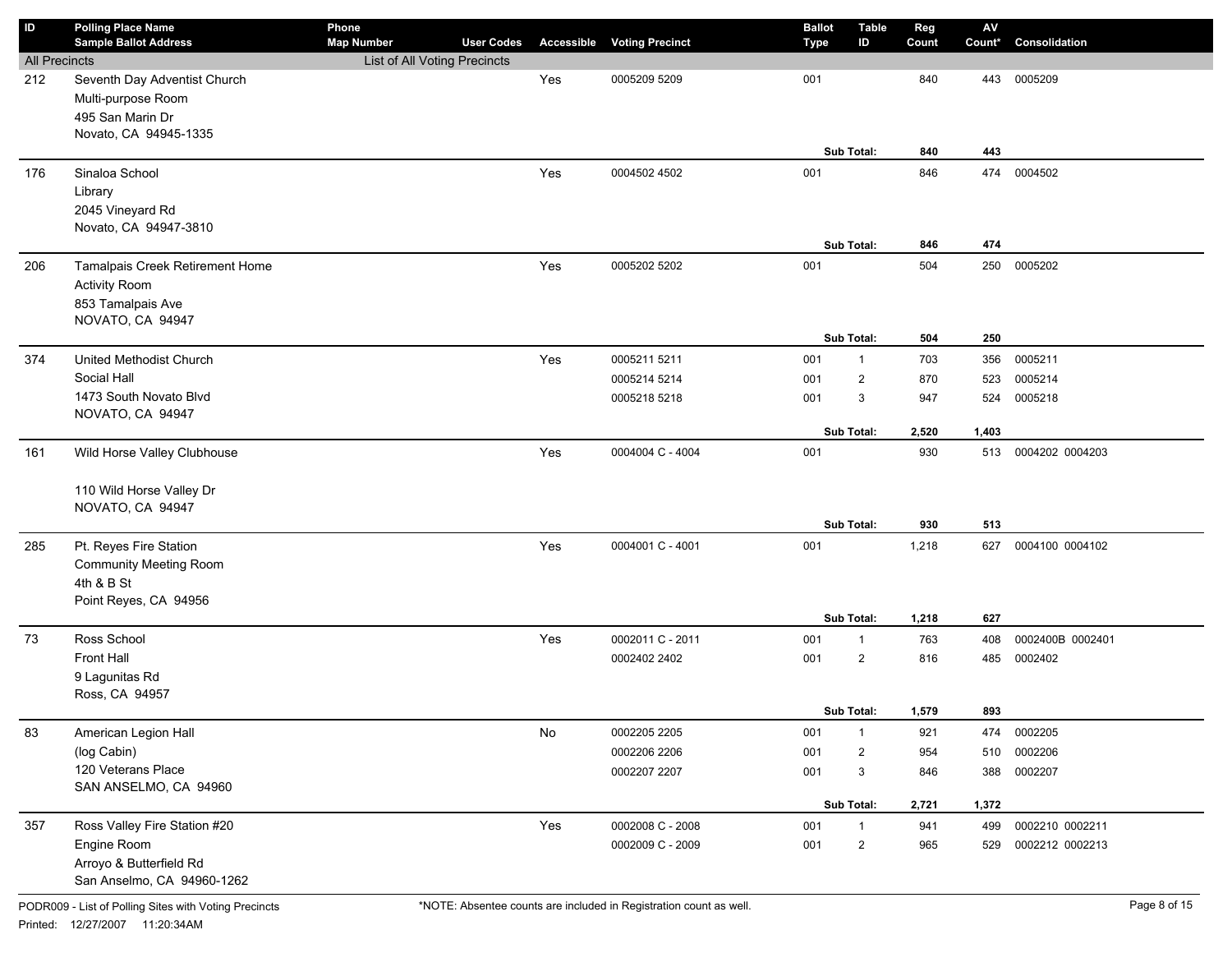| ID                   | <b>Polling Place Name</b><br><b>Sample Ballot Address</b>                                                        | Phone<br><b>Map Number</b>   | <b>User Codes</b> |        | <b>Accessible Voting Precinct</b> | <b>Ballot</b><br>Type | <b>Table</b><br>ID                           | Reg<br>Count        | AV<br>Count* | <b>Consolidation</b>       |
|----------------------|------------------------------------------------------------------------------------------------------------------|------------------------------|-------------------|--------|-----------------------------------|-----------------------|----------------------------------------------|---------------------|--------------|----------------------------|
| <b>All Precincts</b> |                                                                                                                  | List of All Voting Precincts |                   |        |                                   |                       |                                              |                     |              |                            |
|                      |                                                                                                                  |                              |                   |        |                                   |                       | Sub Total:                                   | 1,906               | 1,028        |                            |
| 247                  | Sleepy Hollow Homes Association<br>Main Room With Fireplace<br>1317 Butterfield Rd<br>San Anselmo, CA 94960-1055 |                              |                   | Usable | 0002016 C - 2016                  | 001                   | Sub Total:                                   | 1,089<br>1,089      | 596<br>596   | 0002600 0002602            |
| 81                   | Sleepy Hollow Presbyterian Church<br>Downstairs Room<br>100 Tarry Rd<br>San Anselmo, CA 94960-1066               |                              |                   | Yes    | 0002601 2601                      | 001                   | Sub Total:                                   | 515<br>515          | 274<br>274   | 0002601                    |
| 55                   | <b>Wade Thomas School</b>                                                                                        |                              |                   | Usable | 0002006 C - 2006                  | 001                   | $\mathbf{1}$                                 | 921                 | 467          | 0002202 0002204            |
|                      | Multipurpose Room<br>Ross At Kensington<br>San Anselmo, CA 94960-2941                                            |                              |                   |        | 0002201 2201                      | 001                   | $\overline{2}$<br>Sub Total:                 | 581<br>1,502        | 290<br>757   | 0002201                    |
| 170                  | San Geronimo Valley Community Center                                                                             |                              |                   | Yes    | 0004400 4400                      | 001                   | $\mathbf{1}$                                 | 703                 | 294          | 0004400                    |
|                      | West Room<br>Sir Francis Drake Blvd<br>San Geronimo, CA 94963                                                    |                              |                   |        | 0004401 4401                      | 001                   | $\overline{2}$                               | 716                 | 335          | 0004401                    |
|                      |                                                                                                                  |                              |                   |        |                                   |                       | Sub Total:                                   | 1,419               | 629          |                            |
| 400                  | Aegis Of San Rafael<br>Living Room<br>111 Merrydale Rd<br>San Rafael, CA 94903-4070                              |                              |                   | No     | 0001007 C - 1007                  | 001                   | Sub Total:                                   | 1,003<br>1,003      | 540<br>540   | 0001122 0001123            |
| 97                   | <b>Carpenters Union Hall</b>                                                                                     |                              |                   | Yes    | 0002021 C - 2021                  | 001                   | $\mathbf{1}$                                 | 874                 | 431          | 0002903 0002906            |
|                      | Large Hall<br>647 Lindaro St<br>San Rafael, CA 94901-3960                                                        |                              |                   |        | 0002022 C - 2022                  | 001                   | $\overline{2}$                               | 890                 | 516          | 0002904 0002905            |
|                      |                                                                                                                  |                              |                   |        |                                   |                       | Sub Total:                                   | 1,764               | 947          |                            |
| 8                    | Christ Presbyterian Church                                                                                       |                              |                   | Yes    | 0001003 C - 1003                  | 001                   | $\mathbf{1}$                                 | 896                 | 481          | 0001108 0001116            |
|                      | Sanctuary<br>620 Del Ganado Rd<br>SAN RAFAEL, CA 94903                                                           |                              |                   |        | 0001004 C - 1004<br>0001113 1113  | 001<br>001            | $\overline{2}$<br>3                          | 951<br>909          | 525<br>541   | 0001109 0001115<br>0001113 |
|                      |                                                                                                                  |                              |                   |        |                                   |                       | Sub Total:                                   | 2,756               | 1,547        |                            |
| 354                  | Contempo Marin<br>Main Room<br>400 Yosemite Rd<br>San Rafael, CA 94903-2232                                      |                              |                   | Yes    | 0001114 1114<br>0001125 1125      | 001<br>001            | $\mathbf{1}$<br>$\overline{c}$<br>Sub Total: | 678<br>592<br>1,270 | 759          | 453 0001114<br>306 0001125 |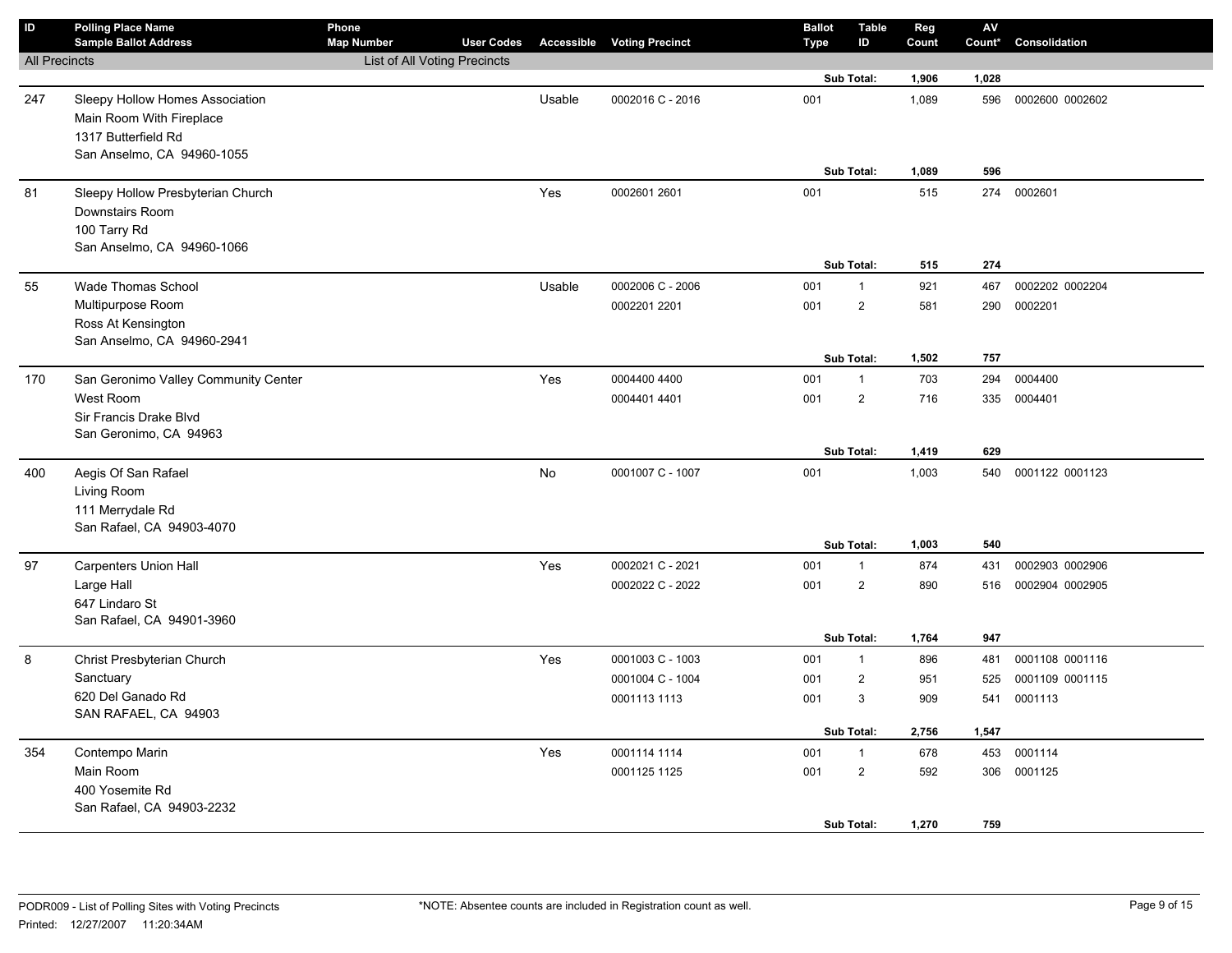| ID                   | <b>Polling Place Name</b><br><b>Sample Ballot Address</b> | Phone<br><b>Map Number</b>   | <b>User Codes</b> |        | <b>Accessible Voting Precinct</b> | <b>Ballot</b><br>Type | <b>Table</b><br>ID | Reg<br>Count | $\mathsf{A}\mathsf{V}$<br>Count* | Consolidation       |
|----------------------|-----------------------------------------------------------|------------------------------|-------------------|--------|-----------------------------------|-----------------------|--------------------|--------------|----------------------------------|---------------------|
| <b>All Precincts</b> |                                                           | List of All Voting Precincts |                   |        |                                   |                       |                    |              |                                  |                     |
| 413                  | <b>Embassy Suites Hotel</b>                               |                              |                   | Usable | 0001008 C - 1008                  | 001                   |                    | 919          | 476                              | 0001112 0001126     |
|                      | Ross Room                                                 |                              |                   |        |                                   |                       |                    |              |                                  |                     |
|                      | 101 Mc Innis Parkway                                      |                              |                   |        |                                   |                       |                    |              |                                  |                     |
|                      | San Rafael, CA 94903                                      |                              |                   |        |                                   |                       |                    |              |                                  |                     |
|                      |                                                           |                              |                   |        |                                   |                       | Sub Total:         | 919          | 476                              |                     |
| $\overline{4}$       | First Presbyterian Church                                 |                              |                   | Yes    | 0001002 C - 1002                  | 001                   | $\mathbf{1}$       | 887          | 540                              | 0001104 0001105     |
|                      | Canoles Hall (enter Mission Ave)                          |                              |                   |        | 0002907 2907                      | 001                   | $\overline{2}$     | 655          | 273                              | 0002907             |
|                      | 1510 5th Ave                                              |                              |                   |        |                                   |                       |                    |              |                                  |                     |
|                      | San Rafael, CA 94901                                      |                              |                   |        |                                   |                       |                    |              |                                  |                     |
|                      |                                                           |                              |                   |        |                                   |                       | Sub Total:         | 1,542        | 813                              |                     |
| 30                   | Glenwood School                                           |                              |                   | Yes    | 0001013 C - 1013                  | 001                   |                    | 852          | 479                              | 0001208 0001209     |
|                      | Library                                                   |                              |                   |        |                                   |                       |                    |              |                                  |                     |
|                      | 25 Castlewood Dr                                          |                              |                   |        |                                   |                       |                    |              |                                  |                     |
|                      | SAN RAFAEL, CA 94901                                      |                              |                   |        |                                   |                       | Sub Total:         | 852          | 479                              |                     |
|                      | Golden Hinde                                              |                              |                   |        |                                   |                       |                    |              |                                  |                     |
| 19                   | Recreation Room                                           |                              |                   | Yes    | 0001124 1124                      | 001                   | $\mathbf{1}$       | 833          | 507                              | 0001124             |
|                      | 5 Golden Hinde Blv                                        |                              |                   |        | 0001701 1701                      | 001                   | $\overline{2}$     | 301          | 208                              | 0001701             |
|                      | SAN RAFAEL, CA 94903                                      |                              |                   |        |                                   |                       |                    |              |                                  |                     |
|                      |                                                           |                              |                   |        |                                   |                       | Sub Total:         | 1,134        | 715                              |                     |
| 319                  | Korean Presbyterian Church                                |                              |                   | Yes    | 0001015 C - 1015                  | 001                   |                    | 786          | 385                              | 0001503 0001504     |
|                      | Classroom                                                 |                              |                   |        |                                   |                       |                    |              |                                  |                     |
|                      | 635 Adrian Way                                            |                              |                   |        |                                   |                       |                    |              |                                  |                     |
|                      | San Rafael, CA 94903                                      |                              |                   |        |                                   |                       |                    |              |                                  |                     |
|                      |                                                           |                              |                   |        |                                   |                       | Sub Total:         | 786          | 385                              |                     |
| 343                  | Lincoln Hill Community Church                             |                              |                   | No     | 0001106 1106                      | 001                   | $\mathbf{1}$       | 596          | 289                              | 0001106             |
|                      | Fellowship Room-upper Lot                                 |                              |                   |        | 0001107 1107                      | 001                   | $\overline{2}$     | 762          | 393                              | 0001107             |
|                      | 1411 Lincoln Ave                                          |                              |                   |        |                                   |                       |                    |              |                                  |                     |
|                      | SAN RAFAEL, CA 94901                                      |                              |                   |        |                                   |                       |                    |              |                                  |                     |
|                      |                                                           |                              |                   |        |                                   |                       | Sub Total:         | 1,358        | 682                              |                     |
| 355                  | Lucas Valley Community Center                             |                              |                   | No     | 0001604 1604                      | 001                   | $\mathbf{1}$       | 665          | 413                              | 0001604             |
|                      | Community Room                                            |                              |                   |        | 0001605 1605                      | 001                   | $\overline{2}$     | 777          | 497                              | 0001605             |
|                      | 1201 Idylberry Rd                                         |                              |                   |        |                                   |                       |                    |              |                                  |                     |
|                      | SAN RAFAEL, CA 94903                                      |                              |                   |        |                                   |                       |                    |              |                                  |                     |
|                      |                                                           |                              |                   |        |                                   |                       | Sub Total:         | 1,442        | 910                              |                     |
| 332                  | Marin Ballet Board Room                                   |                              |                   | No     | 0001010 C - 1010                  | 001                   |                    | 887          |                                  | 535 0001202 0001203 |
|                      | Off Grand To Belle/Elm                                    |                              |                   |        |                                   |                       |                    |              |                                  |                     |
|                      | 100 Elm St<br>SAN RAFAEL, CA 94901                        |                              |                   |        |                                   |                       |                    |              |                                  |                     |
|                      |                                                           |                              |                   |        |                                   |                       | Sub Total:         | 887          | 535                              |                     |
| 20                   | Marin County Ofc Of Education                             |                              |                   | Yes    | 0001006 C - 1006                  | 001                   | $\mathbf{1}$       | 929          | 558                              | 0001117 0001118     |
|                      | Hollis Hall                                               |                              |                   |        | 0001121 1121                      | 001                   | $\overline{a}$     | 928          |                                  | 473 0001121         |
|                      | 1111 Las Gallinas Ave                                     |                              |                   |        |                                   |                       |                    |              |                                  |                     |
|                      | SAN RAFAEL, CA 94903                                      |                              |                   |        |                                   |                       |                    |              |                                  |                     |
|                      |                                                           |                              |                   |        |                                   |                       |                    |              |                                  |                     |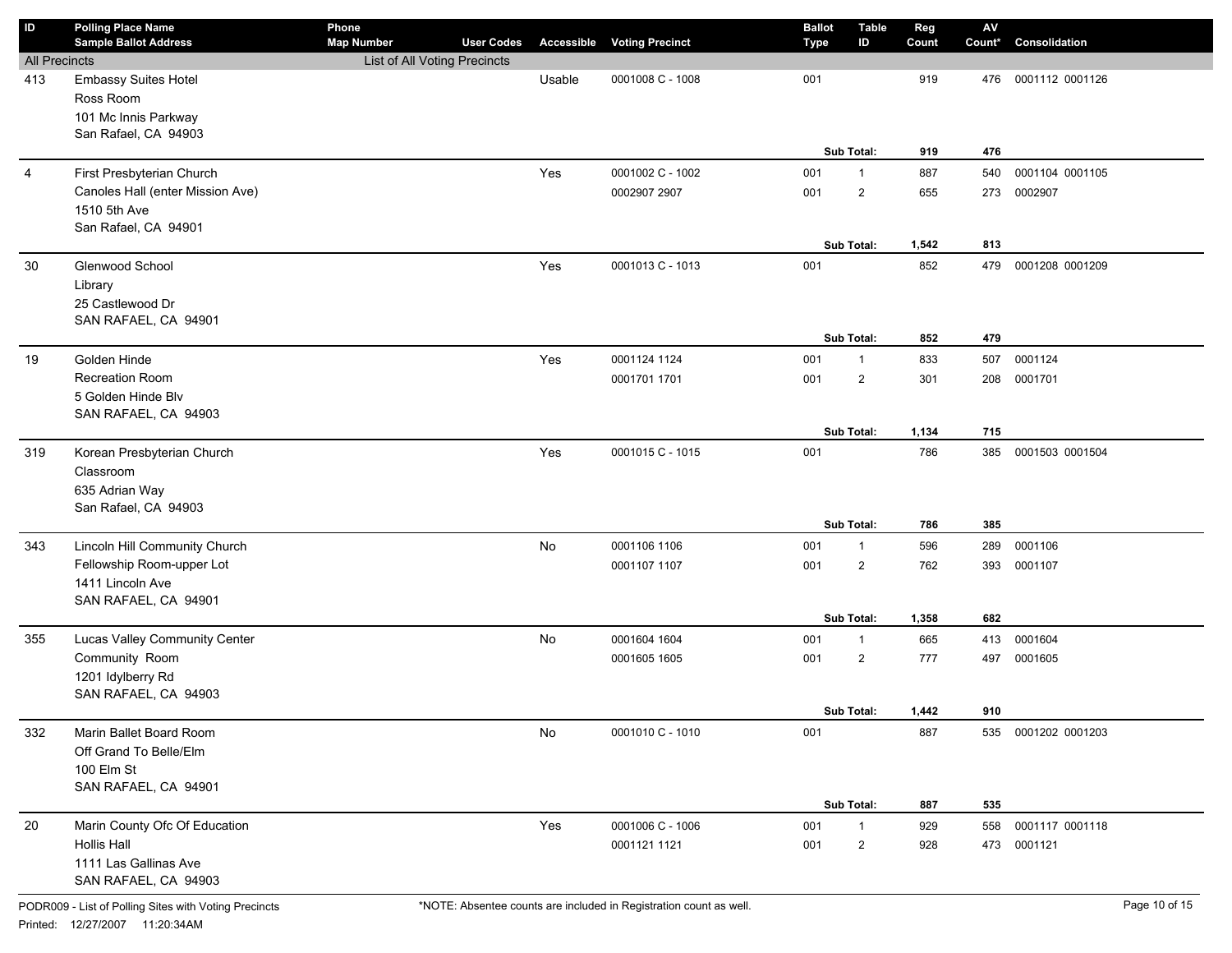| $\mathsf{ID}$        | <b>Polling Place Name</b><br><b>Sample Ballot Address</b> | Phone<br><b>Map Number</b>          | <b>User Codes</b> |        | <b>Accessible Voting Precinct</b> | <b>Ballot</b><br><b>Type</b> | <b>Table</b><br>ID      | Reg<br>Count | ${\sf AV}$<br>Count* | Consolidation           |
|----------------------|-----------------------------------------------------------|-------------------------------------|-------------------|--------|-----------------------------------|------------------------------|-------------------------|--------------|----------------------|-------------------------|
| <b>All Precincts</b> |                                                           | <b>List of All Voting Precincts</b> |                   |        |                                   |                              |                         |              |                      |                         |
|                      |                                                           |                                     |                   |        |                                   |                              | Sub Total:              | 1,857        | 1,031                |                         |
| 41                   | Marinwood Community Center                                |                                     |                   | Yes    | 0001016 C - 1016                  | 001                          | $\mathbf{1}$            | 795          | 440                  | 0001600 0001607         |
|                      | <b>Reception Hall</b>                                     |                                     |                   |        | 0001017 C - 1017                  | 001                          | $\mathbf{2}^{\prime}$   | 978          | 539                  | 0001601 0001603         |
|                      | 775 Miller Creek Rd                                       |                                     |                   |        | 0001018 C - 1018                  | 001                          | 3                       | 813          | 398                  | 0001602 0001606         |
|                      | San Rafael, CA 94903                                      |                                     |                   |        |                                   |                              |                         |              |                      |                         |
|                      |                                                           |                                     |                   |        |                                   |                              | <b>Sub Total:</b>       | 2,586        | 1,377                |                         |
| 383                  | Methodist Church Of San Rafael                            |                                     |                   | Yes    | 0001001 C - 1001                  | 001                          | $\mathbf{1}$            | 1,098        | 548                  | 0001100 0001101         |
|                      | Fireside Room                                             |                                     |                   |        | 0002005 C - 2005                  | 001                          | $\overline{2}$          | 754          | 440                  | 0002200 0002203         |
|                      | 199 Greenfield Avenue                                     |                                     |                   |        |                                   |                              |                         |              |                      |                         |
|                      | San Rafael, CA 94901                                      |                                     |                   |        |                                   |                              |                         |              |                      |                         |
|                      |                                                           |                                     |                   |        |                                   |                              | Sub Total:              | 1,852        | 988                  |                         |
| 16                   | Nazareth House                                            |                                     |                   | Yes    | 0001005 C - 1005                  | 001                          |                         | 908          | 546                  | 0001111 0001119 0001120 |
|                      | Arts & Craft Room                                         |                                     |                   |        |                                   |                              |                         |              |                      |                         |
|                      | 245 Nova Albion Way<br>SAN RAFAEL, CA 94903               |                                     |                   |        |                                   |                              |                         |              |                      |                         |
|                      |                                                           |                                     |                   |        |                                   |                              | Sub Total:              | 908          | 546                  |                         |
| 181                  | <b>Pickleweed Community Center</b>                        |                                     |                   | Yes    | 0004600 4600                      | 001                          | $\mathbf{1}$            | 658          | 277                  | 0004600                 |
|                      | Classroom 4 &5                                            |                                     |                   |        | 0004601 4601                      | 001                          | $\overline{2}$          | 883          | 524                  | 0004601                 |
|                      | 50 Canal St                                               |                                     |                   |        |                                   |                              |                         |              |                      |                         |
|                      | SAN RAFAEL, CA 94901                                      |                                     |                   |        |                                   |                              |                         |              |                      |                         |
|                      |                                                           |                                     |                   |        |                                   |                              | Sub Total:              | 1,541        | 801                  |                         |
| $\mathbf{3}$         | <b>Rotary Manor</b>                                       |                                     |                   | Usable | 0001102 1102                      | 001                          | $\mathbf{1}$            | 921          | 476                  | 0001102                 |
|                      | Recreation Room                                           |                                     |                   |        | 0001103 1103                      | 001                          | $\overline{2}$          | 947          | 501                  | 0001103                 |
|                      | 1821 Fifth Ave                                            |                                     |                   |        |                                   |                              |                         |              |                      |                         |
|                      | SAN RAFAEL, CA 94901                                      |                                     |                   |        |                                   |                              |                         |              |                      |                         |
|                      |                                                           |                                     |                   |        |                                   |                              | <b>Sub Total:</b>       | 1,868        | 977                  |                         |
| 359                  | San Rafael Community Center                               |                                     |                   | Yes    | 0002902 2902                      | 001                          | $\mathbf{1}$            | 593          | 345                  | 0002902                 |
|                      | Room 5                                                    |                                     |                   |        | 0002908 2908                      | 001                          | $\overline{\mathbf{c}}$ | 793          | 346                  | 0002908                 |
|                      | 618 B St                                                  |                                     |                   |        |                                   |                              |                         |              |                      |                         |
|                      | SAN RAFAEL, CA 94901                                      |                                     |                   |        |                                   |                              | Sub Total:              | 1,386        | 691                  |                         |
|                      | San Rafael Fire Sta #2                                    |                                     |                   | No     | 0001009 C - 1009                  | 001                          |                         | 952          | 499                  | 0001201 0001212         |
| 33                   | Apparatus Floor                                           |                                     |                   |        |                                   |                              |                         |              |                      |                         |
|                      | 210 3rd St                                                |                                     |                   |        |                                   |                              |                         |              |                      |                         |
|                      | San Rafael, CA 94901                                      |                                     |                   |        |                                   |                              |                         |              |                      |                         |
|                      |                                                           |                                     |                   |        |                                   |                              | Sub Total:              | 952          | 499                  |                         |
| 381                  | San Rafael Fire Station #5                                |                                     |                   | Usable | 0001210 1210                      | 001                          | $\mathbf{1}$            | 971          | 626                  | 0001210                 |
|                      | Apparatus Floor                                           |                                     |                   |        | 0001211 1211                      | 001                          | $\overline{2}$          | 798          |                      | 485 0001211             |
|                      | 955 Point San Pedro Rd                                    |                                     |                   |        |                                   |                              |                         |              |                      |                         |
|                      | San Rafael, CA 94901                                      |                                     |                   |        |                                   |                              |                         |              |                      |                         |
|                      |                                                           |                                     |                   |        |                                   |                              | Sub Total:              | 1,769        | 1,111                |                         |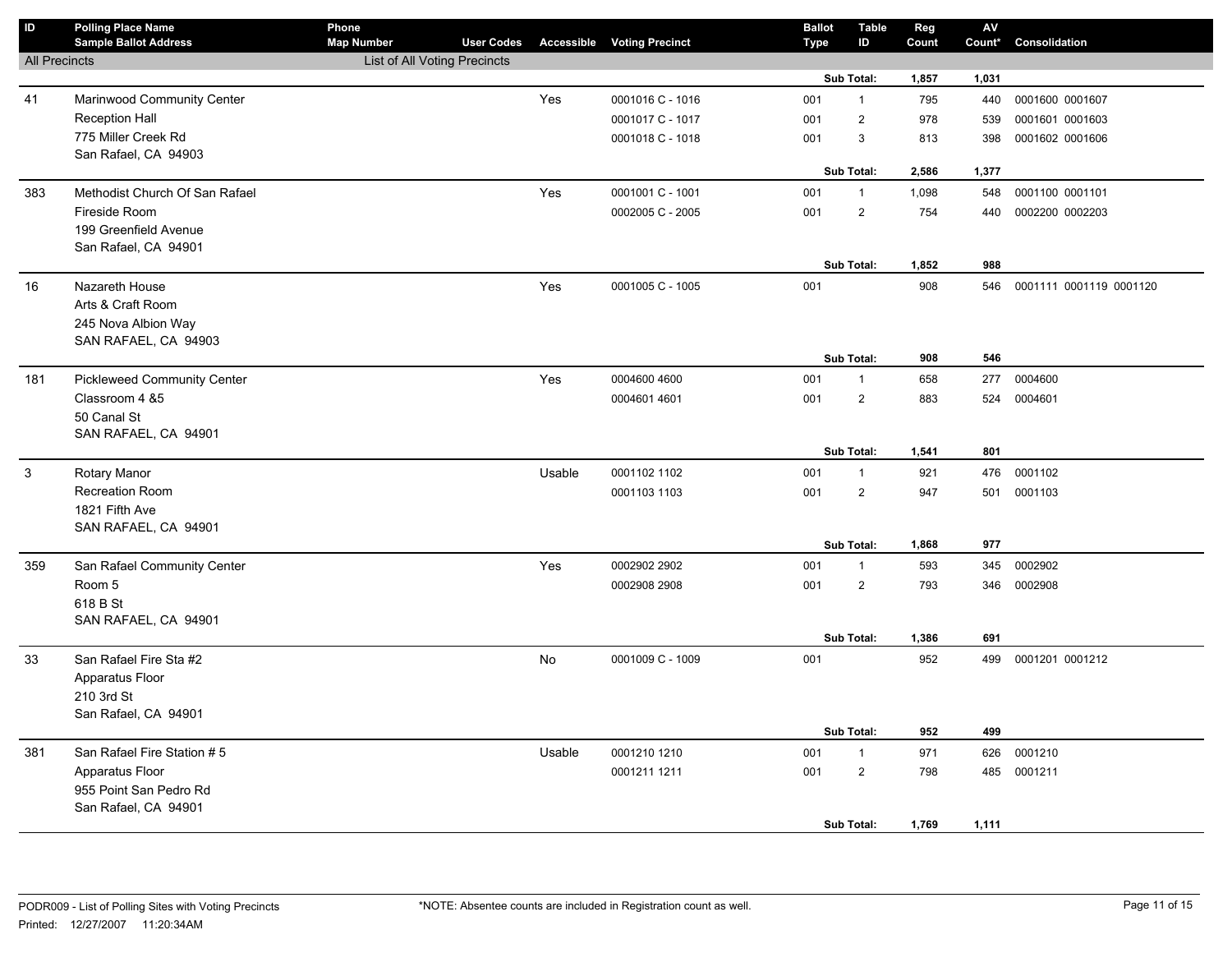| ID                   | <b>Polling Place Name</b>                  | Phone                        |                   |                   |                        | <b>Ballot</b> | <b>Table</b>   | Reg   | ${\sf AV}$ |                                |
|----------------------|--------------------------------------------|------------------------------|-------------------|-------------------|------------------------|---------------|----------------|-------|------------|--------------------------------|
|                      | <b>Sample Ballot Address</b>               | <b>Map Number</b>            | <b>User Codes</b> | <b>Accessible</b> | <b>Voting Precinct</b> | <b>Type</b>   | ID             | Count | Count*     | Consolidation                  |
| <b>All Precincts</b> |                                            | List of All Voting Precincts |                   |                   |                        |               |                |       |            |                                |
| 28                   | St Luke Presbyterian Church                |                              |                   | No                | 0001012 C - 1012       | 001           | $\mathbf{1}$   | 984   | 599        | 0001206 0001207                |
|                      | <b>Bayview Room</b>                        |                              |                   |                   | 0001019 C - 1019       | 001           | $\overline{2}$ | 742   | 424        | 0001800 0001801                |
|                      | 10 Bayview Dr                              |                              |                   |                   |                        |               |                |       |            |                                |
|                      | SAN RAFAEL, CA 94901                       |                              |                   |                   |                        |               |                |       |            |                                |
|                      |                                            |                              |                   |                   |                        |               | Sub Total:     | 1,726 | 1,023      |                                |
| 26                   | <b>Trinity Community Church</b>            |                              |                   | Yes               | 0001011 C - 1011       | 001           |                | 893   | 512        | 0001204 0001205                |
|                      | Lobby                                      |                              |                   |                   |                        |               |                |       |            |                                |
|                      | 1675 Grand Ave                             |                              |                   |                   |                        |               |                |       |            |                                |
|                      | SAN RAFAEL, CA 94901                       |                              |                   |                   |                        |               | Sub Total:     | 893   | 512        |                                |
|                      |                                            |                              |                   |                   | 0001014 C - 1014       |               |                |       |            |                                |
| 35                   | Venetia Oaks                               |                              |                   | Usable            |                        | 001           | $\mathbf{1}$   | 875   | 451        | 0001501 0001502                |
|                      | Recreation Room                            |                              |                   |                   | 0001500 1500           | 001           | $\overline{2}$ | 713   | 414        | 0001500                        |
|                      | 263 N San Pedro Rd<br>San Rafael, CA 94903 |                              |                   |                   |                        |               |                |       |            |                                |
|                      |                                            |                              |                   |                   |                        |               | Sub Total:     | 1,588 | 865        |                                |
| 9                    | Villa Marin                                |                              |                   | Usable            | 0001110 1110           | 001           |                | 395   | 280        | 0001110                        |
|                      | Card Room                                  |                              |                   |                   |                        |               |                |       |            |                                |
|                      | 100 Thorndale Dr                           |                              |                   |                   |                        |               |                |       |            |                                |
|                      | SAN RAFAEL, CA 94903                       |                              |                   |                   |                        |               |                |       |            |                                |
|                      |                                            |                              |                   |                   |                        |               | Sub Total:     | 395   | 280        |                                |
| 387                  | Sausalito City Hall                        |                              |                   | Usable            | 0003105 3105           | 001           | $\mathbf{1}$   | 794   | 401        | 0003105                        |
|                      | <b>Council Chambers</b>                    |                              |                   |                   | 0003106 3106           | 001           | $\overline{2}$ | 742   | 472        | 0003106                        |
|                      | 420 Litho Street                           |                              |                   |                   | 0003107 3107           | 001           | 3              | 757   | 423        | 0003107                        |
|                      | SAUSALITO, CA 94965                        |                              |                   |                   |                        |               |                |       |            |                                |
|                      |                                            |                              |                   |                   |                        |               | Sub Total:     | 2,293 | 1,296      |                                |
| 100                  | Sausalito Women's Club                     |                              |                   | No                | 0003001 C - 3001       | 001           |                | 900   | 501        | 0003100 0003101                |
|                      | Main Hall                                  |                              |                   |                   |                        |               |                |       |            |                                |
|                      | 120 Central Ave                            |                              |                   |                   |                        |               |                |       |            |                                |
|                      | Sausalito, CA 94965                        |                              |                   |                   |                        |               |                |       |            |                                |
|                      |                                            |                              |                   |                   |                        |               | Sub Total:     | 900   | 501        |                                |
| 101                  | Star Of Sea Catholic Church                |                              |                   | Usable            | 0003002 C - 3002       | 001           | $\mathbf{1}$   | 887   | 512        | 0003102 0003103                |
|                      | Parish Hall                                |                              |                   |                   | 0003104 3104           | 001           | $\overline{2}$ | 732   | 359        | 0003104                        |
|                      | 180 Harrison Ave                           |                              |                   |                   |                        |               |                |       |            |                                |
|                      | SAUSALITO, CA 94965                        |                              |                   |                   |                        |               |                |       |            |                                |
|                      |                                            |                              |                   |                   |                        |               | Sub Total:     | 1,619 | 871        |                                |
| 168                  | Stinson Beach Community Center             |                              |                   | Yes               | 0004007 C - 4007       | 004           |                | 474   |            | 255 0004305B 0004305C 0004305E |
|                      | Board Room                                 |                              |                   |                   |                        |               |                |       |            |                                |
|                      | 30 Belvedere                               |                              |                   |                   |                        |               |                |       |            |                                |
|                      | STINSON BEACH, CA 94970                    |                              |                   |                   |                        |               |                |       |            |                                |
|                      |                                            |                              |                   |                   |                        |               | Sub Total:     | 474   | 255        |                                |
| 129                  | <b>Bel Aire School</b>                     |                              |                   | Usable            | 0003010 3010           | 001           |                | 992   | 625        | 0003307 0003308                |
|                      | Staff Development Room                     |                              |                   |                   |                        |               |                |       |            |                                |
|                      | 277 Karen Way                              |                              |                   |                   |                        |               |                |       |            |                                |
|                      | TIBURON, CA 94920                          |                              |                   |                   |                        |               |                |       |            |                                |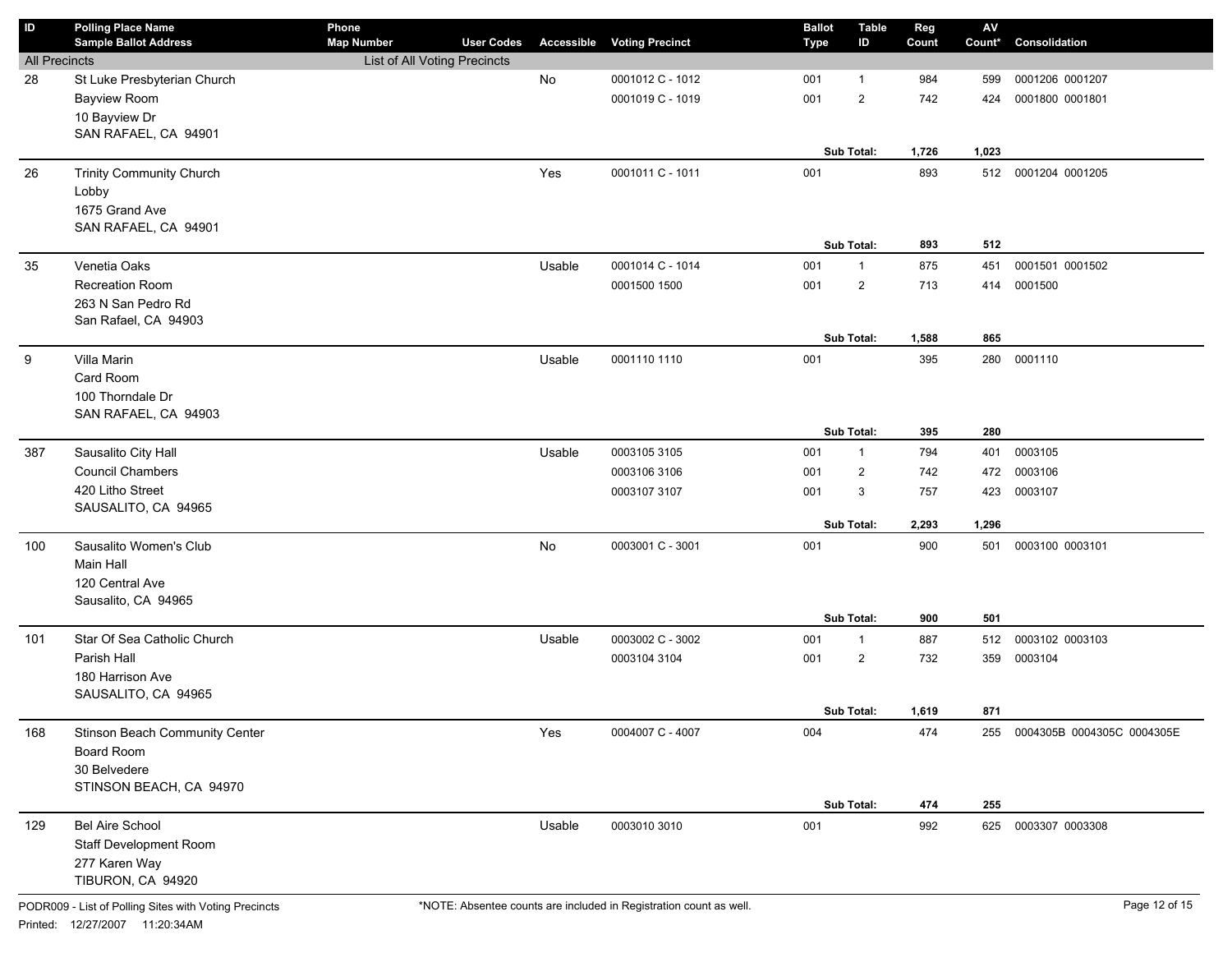| ID                   | <b>Polling Place Name</b>              | Phone                        |                   |                   |                        | <b>Ballot</b> | <b>Table</b>   | Reg   | $\mathsf{AV}$ |                 |
|----------------------|----------------------------------------|------------------------------|-------------------|-------------------|------------------------|---------------|----------------|-------|---------------|-----------------|
|                      | <b>Sample Ballot Address</b>           | <b>Map Number</b>            | <b>User Codes</b> | <b>Accessible</b> | <b>Voting Precinct</b> | <b>Type</b>   | ID             | Count | Count*        | Consolidation   |
| <b>All Precincts</b> |                                        | List of All Voting Precincts |                   |                   |                        |               |                |       |               |                 |
|                      |                                        |                              |                   |                   |                        |               | Sub Total:     | 992   | 625           |                 |
| 124                  | Del Mar School                         |                              |                   | Yes               | 0003302 3302           | 001           |                | 923   |               | 576 0003302     |
|                      | Room 19                                | Christine/ofc                |                   |                   |                        |               |                |       |               |                 |
|                      | 105 Avenida Miraflores                 |                              |                   |                   |                        |               |                |       |               |                 |
|                      | Tiburon, CA 94920                      |                              |                   |                   |                        |               |                |       |               |                 |
|                      |                                        |                              |                   |                   |                        |               | Sub Total:     | 923   | 576           |                 |
| 123                  | Shepherd Of Hills Lutheran Church      |                              |                   | Yes               | 0003019 C - 3019       | 001           | $\overline{1}$ | 649   | 407           | 0003800 0003801 |
|                      | Narthex                                |                              |                   |                   | 0003301 3301           | 001           | $\overline{2}$ | 812   | 493           | 0003301         |
|                      | 9 Shepherd Way                         |                              |                   |                   |                        |               |                |       |               |                 |
|                      | TIBURON, CA 94920                      |                              |                   |                   |                        |               |                |       |               |                 |
|                      |                                        |                              |                   |                   |                        |               | Sub Total:     | 1,461 | 900           |                 |
| 122                  | <b>Tiburon Baptist Church</b>          |                              |                   | Yes               | 0003303 3303           | 001           | $\mathbf{1}$   | 577   | 348           | 0003303         |
|                      | Conference Room                        |                              |                   |                   | 0003704 3704           | 001           | $\overline{2}$ | 733   | 421           | 0003704         |
|                      | 445 Greenwood Beach Rd                 |                              |                   |                   |                        |               |                |       |               |                 |
|                      | TIBURON, CA 94920                      |                              |                   |                   |                        |               |                |       |               |                 |
|                      |                                        |                              |                   |                   |                        |               | Sub Total:     | 1,310 | 769           |                 |
| 335                  | <b>Tiburon Town Hall</b>               |                              |                   | Yes               | 0003304 3304           | 001           | $\mathbf{1}$   | 842   | 525           | 0003304         |
|                      | <b>Council Chambers</b>                |                              |                   |                   | 0003305 3305           | 001           | 2              | 811   | 472           | 0003305         |
|                      | 1505 Tiburon Blvd                      |                              |                   |                   | 0003306 3306           | 001           | 3              | 545   | 308           | 0003306         |
|                      | Tiburon, CA 94920                      |                              |                   |                   |                        |               |                |       |               |                 |
|                      |                                        |                              |                   |                   |                        |               | Sub Total:     | 2,198 | 1,305         |                 |
| 407                  | <b>Tomales Regional History Center</b> |                              |                   | Yes               | 0004101 4101           | 001           |                | 558   | 346           | 0004101         |
|                      | Downstairs Meeting Room                |                              |                   |                   |                        |               |                |       |               |                 |
|                      | 26701 State Route 1                    |                              |                   |                   |                        |               |                |       |               |                 |
|                      | Tomales, CA 94971-0262                 |                              |                   |                   |                        |               |                |       |               |                 |
|                      |                                        |                              |                   |                   |                        |               | Sub Total:     | 558   | 346           |                 |
| 172                  | Woodacre Improvement Club              |                              |                   | Yes               | 0004010 C - 4010       | 001           |                | 1,109 | 524           | 0004402 0004403 |
|                      | Large Room                             |                              |                   |                   |                        |               |                |       |               |                 |
|                      | 1 Garden Way                           |                              |                   |                   |                        |               |                |       |               |                 |
|                      | WOODACRE, CA 94973                     |                              |                   |                   |                        |               |                |       |               |                 |
|                      |                                        |                              |                   |                   |                        |               | Sub Total:     | 1,109 | 524           |                 |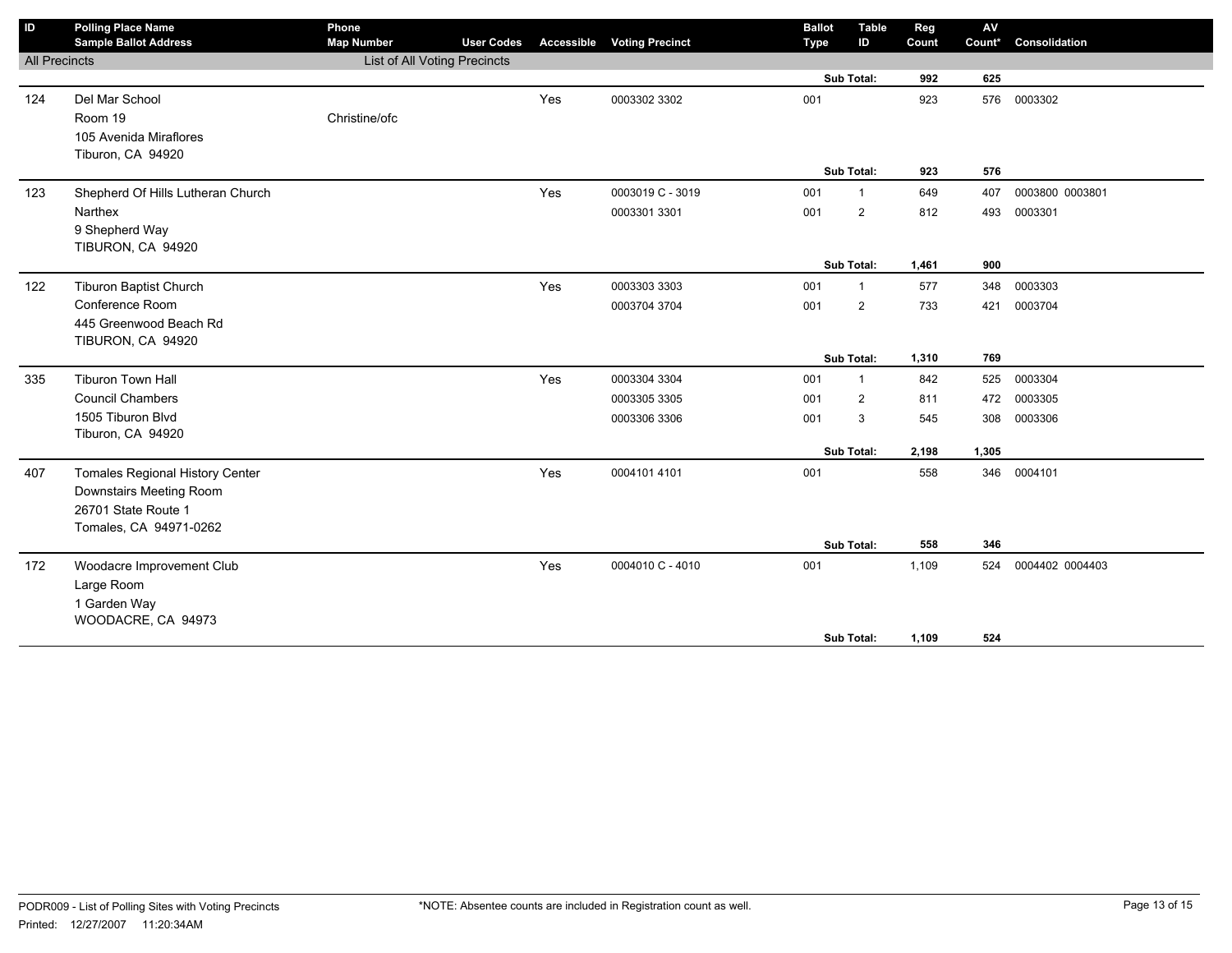| <b>IID</b> | <b>Polling Place Name</b><br><b>Sample Ballot Address</b> | Phone<br>Map Number |  | User Codes Accessible Voting Precinct | Ballot<br>Tvpe      | Table<br>ID | Reg<br>Count | AV     | <b>Count*</b> Consolidation |
|------------|-----------------------------------------------------------|---------------------|--|---------------------------------------|---------------------|-------------|--------------|--------|-----------------------------|
|            | <b>Total Selected Poll Sites: 108</b>                     |                     |  |                                       | <b>Grand Total:</b> |             | 139.347      | 76,528 |                             |
|            | <b>Total Selected Voting Precincts: 173</b>               |                     |  |                                       |                     |             |              |        |                             |

**Total Unassigned Voting Precincts: 0**